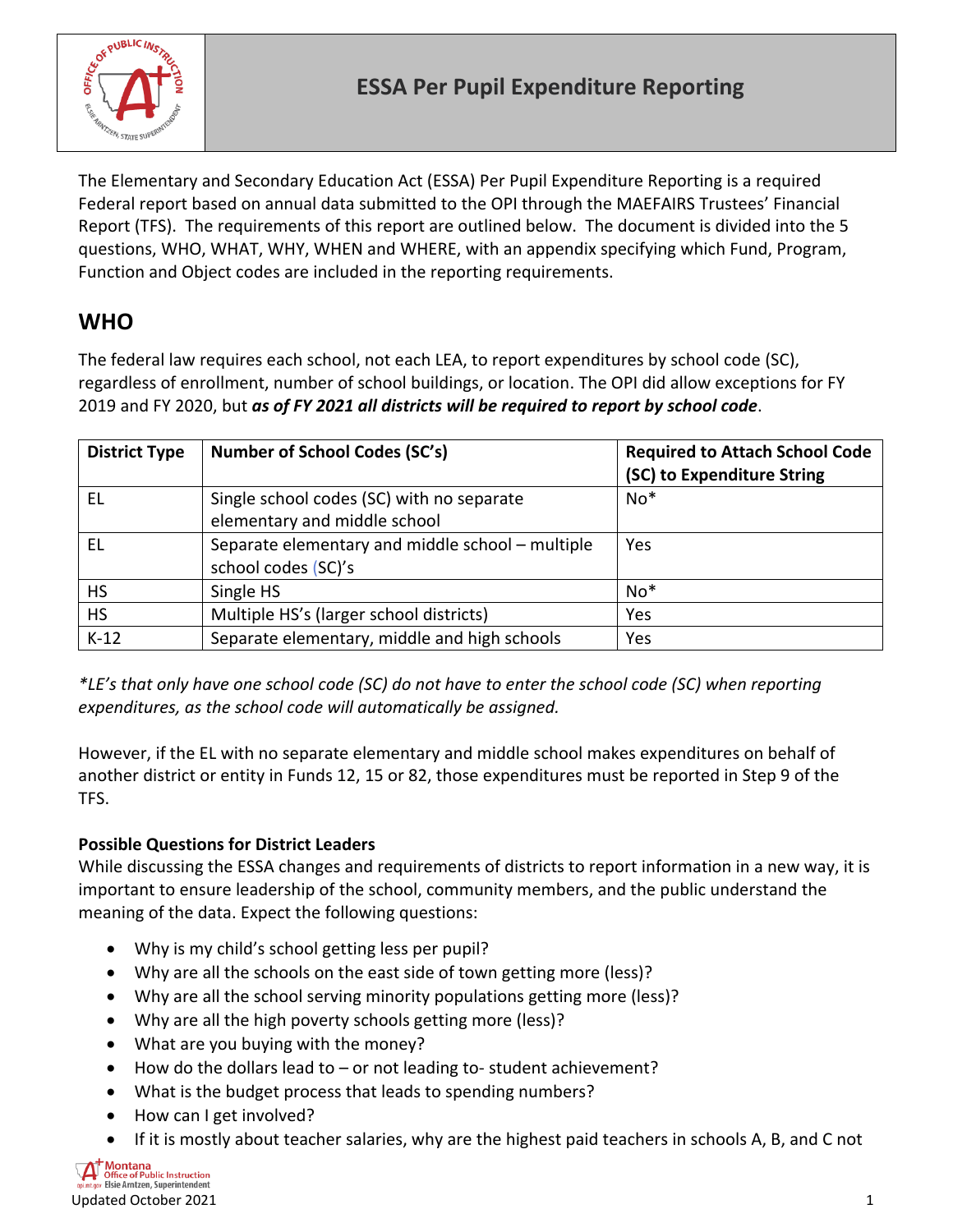school D?

- How are you considering resource equity in school improvement activities?
- How do I present this information to public?

## **WHAT**

The ESSA per pupil expenditure collection is divided into three parts. First, the identification of expenditure strings that are included in the per-pupil expenditure calculation, second, the allocation of expenditures by school code (SC), and third, the assignment of expenditures to other LE's or entities from Funds 12, 15 and 82. Districts are required to complete every part of this collection.

## **Step 1: Per Pupil Expenditure Calculation Detail**

The most basic formula for calculating the per pupil expenditure amount is total included expenditures divided by the October enrollment count is the ending per pupil expenditure amount.



The final layout of the ESSA PPE expenditure reporting will be displayed on the one-page view of the school, district, or statewide level. See report card data [HERE.](http://opi.mt.gov/Leadership/Academic-Success/Every-Student-Succeeds-Act-ESSA/Report-Card) See below.

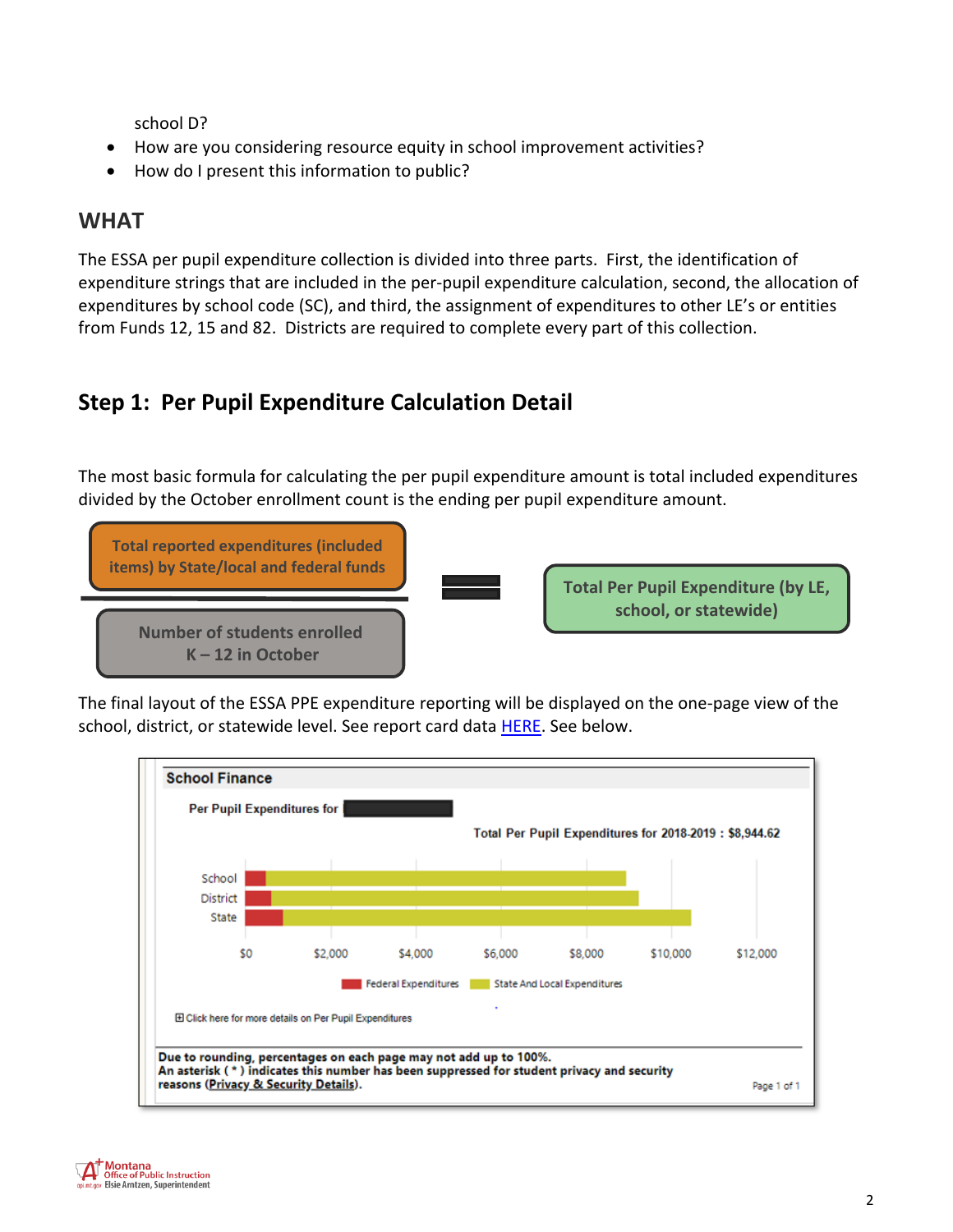| When the expanded field is opened, the data will show expanded details: |  |  |
|-------------------------------------------------------------------------|--|--|
|-------------------------------------------------------------------------|--|--|

| □ Click here for more details on Per Pupil Expenditures      |                |
|--------------------------------------------------------------|----------------|
|                                                              |                |
| <b>Per Pupil Enrollment</b>                                  | 411            |
| <b>School Level Direct Total</b>                             |                |
| <b>Federal Expenditures</b>                                  | \$475.93       |
| <b>State/Local Expenditures</b>                              | \$7,005.40     |
| <b>School Level Total</b>                                    | \$7,481.33     |
| <b>District Wide Allocation Total</b>                        |                |
| <b>Federal Expenditures</b>                                  | \$0.81         |
| <b>State/Local Expenditures</b>                              | \$1,462.48     |
| <b>School District Wide Total</b>                            | \$1,463.29     |
| <b>Total Per Pupil Expenditures</b>                          | \$8,944.62     |
| <b>Total District And COOP Expenditure Exclusion Amounts</b> | \$786,977.33   |
| <b>Total School Expenditures</b>                             | \$3,676,238.52 |

To recap, the overall calculation will summarize all the included expenditures by school code (SC) and divide those by the October enrollment count to create the per pupil expenditure number. The excluded items are listed as a summary, not calculated to a per student level.

The data behind this information is found in MAEFAIRS under Data Entry – ESSA PPE Calculation, as well as additional views under Views – ESSA. Users with access to MAEFAIRS information will be able to access this data any time through the year. Explanations of how these numbers are calculated is described in detail below.

The funds listed in the [Appendix A](#page-7-0) appear either under PPE Reporting as Yes (included in the calculation) or No (not included in the calculation). In the fund assignments listed below, the following notes apply:

- Yes (by expenditure string): When this is applied, the program, function, and object coding rules will apply to the fund and, depending on the entire expenditure string, the expenditures maybe in included or excluded.
- No: If the fund is listed as no, the reason for the exclusion is included.

If the accounting string passes through all the YES checks listed in the next sections (Program Code – Function Code – Object Code), the expenditure is included in the per-pupil expenditure calculation.

| <b>Fund Code</b>       | <b>Program Code</b> | <b>Function Code</b> |             | Object Code   Included in Calculation? |
|------------------------|---------------------|----------------------|-------------|----------------------------------------|
| 01 - General Fund      | $1xx$ (yes)         | $1$ xxx (yes)        | $1xx$ (yes) | Yes                                    |
| 01 - General Fund      | $1xx$ (yes)         | $21xx$ (yes)         | 7xx (no)    | No                                     |
| 50 - Debt Service Fund | $1xx$ (yes)         | $23xx$ (yes)         | $1xx$ (yes) | No (fund is excluded)                  |

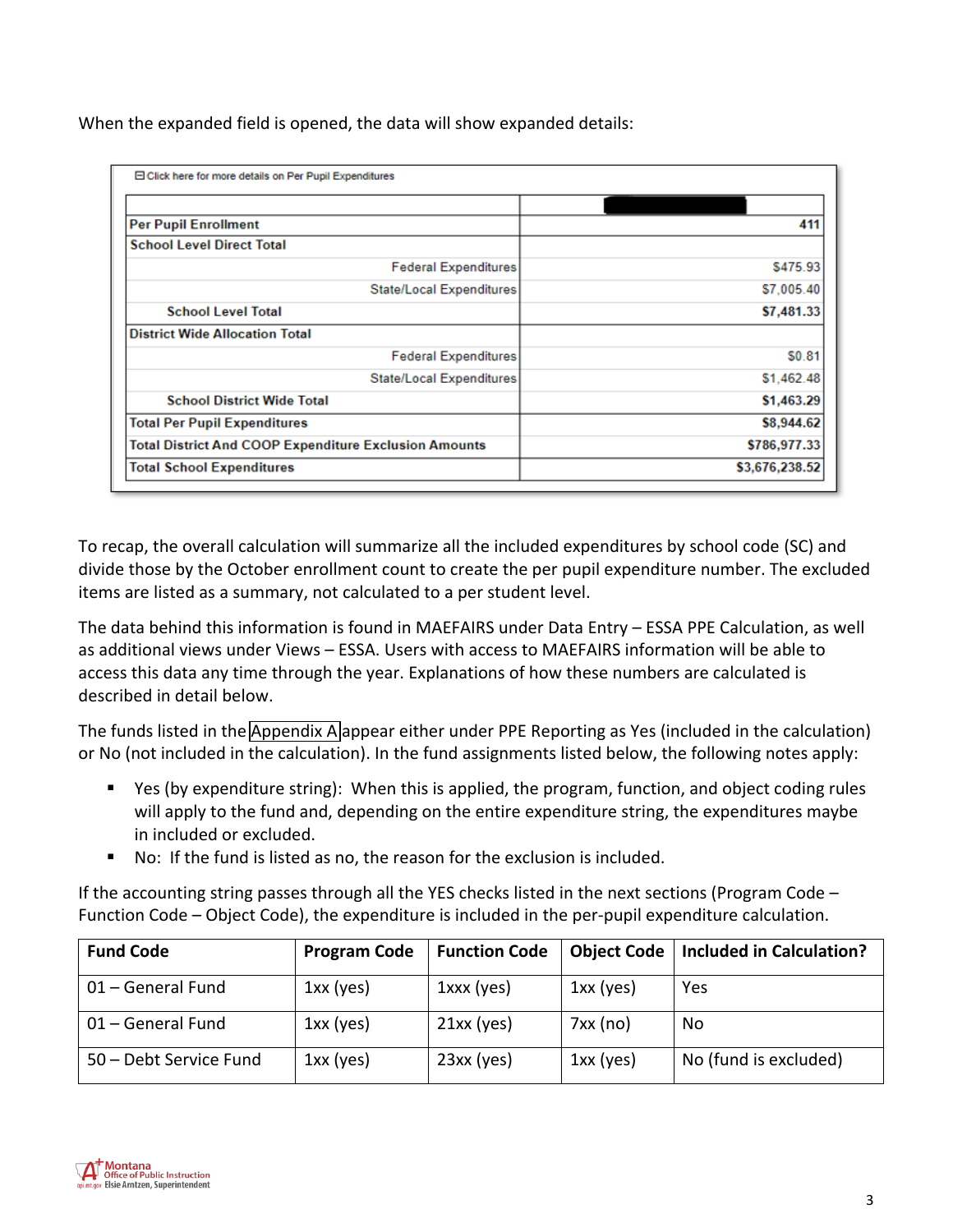# **Step 2: Allocation of Expenditures by School Code**

#### **Cost Allocation – School Code or District Wide**

If the accounting string passes through all the YES checks listed in the next sections (Fund – Program Code – Function Code – Object Code), the function code level will determine whether the expenditure should be reported by school code (SC). Please see [Appendix B](#page-18-0) to view which specific function codes are school level and district wide. If a function code is both yes and school the string should be reported by school code (SC) whenever possible. Here are some examples (the fund for these examples will always be an included fund):

| Program Code | <b>Function Code</b> | Object Code | Reported by School Code (SC)? |
|--------------|----------------------|-------------|-------------------------------|
| $1xx$ (yes)  | 1xxx (yes, school)   | $1xx$ (yes) | Yes                           |
| $1xx$ (yes)  | 21xx (yes, school)   | 7xx (no)    | No (excluded by Object Code)  |
| $1xx$ (yes)  | 23xx (yes, district) | $1xx$ (yes) | No                            |

#### **Special Education, Including Cooperatives**

Each district should allocate special education costs to the lowest level possible (the school code (SC) level), depending upon the reporting string (as listed in the tables above). Special education expenditures are not listed separately in the expenditure reporting. The expenses for special education are included in the total allocation, but not separated.

Expenditures reported by cooperatives will also be included in the PPE allocations. The MAEFAIRS system will prorate all cooperative expenditures based on the enrollment numbers of participating districts, same as the example listed above using a district enrollment. Cooperatives will not be required to report to the district or school level. A report listing how many dollars were allocated to a district will be available for districts to review. In the next reporting cycle, the OPI will look at this calculation and see if allocating the expenditures of cooperatives is more accurate with special education counts instead of total enrollment. The allocation is currently calculating based on the overall enrollment of participating districts in a cooperative.

#### **General Exclusions**

The ESSA PPE report card definitions will include a general exclusions clause which will state the following:

*All proprietary funds, all fiduciary funds except for the Interlocal Agreement Fund (82), equipment, capital projects, debt service payments, transfers, adult education, out of district tuition payments, and community service programs are all excluded from the calculation.*

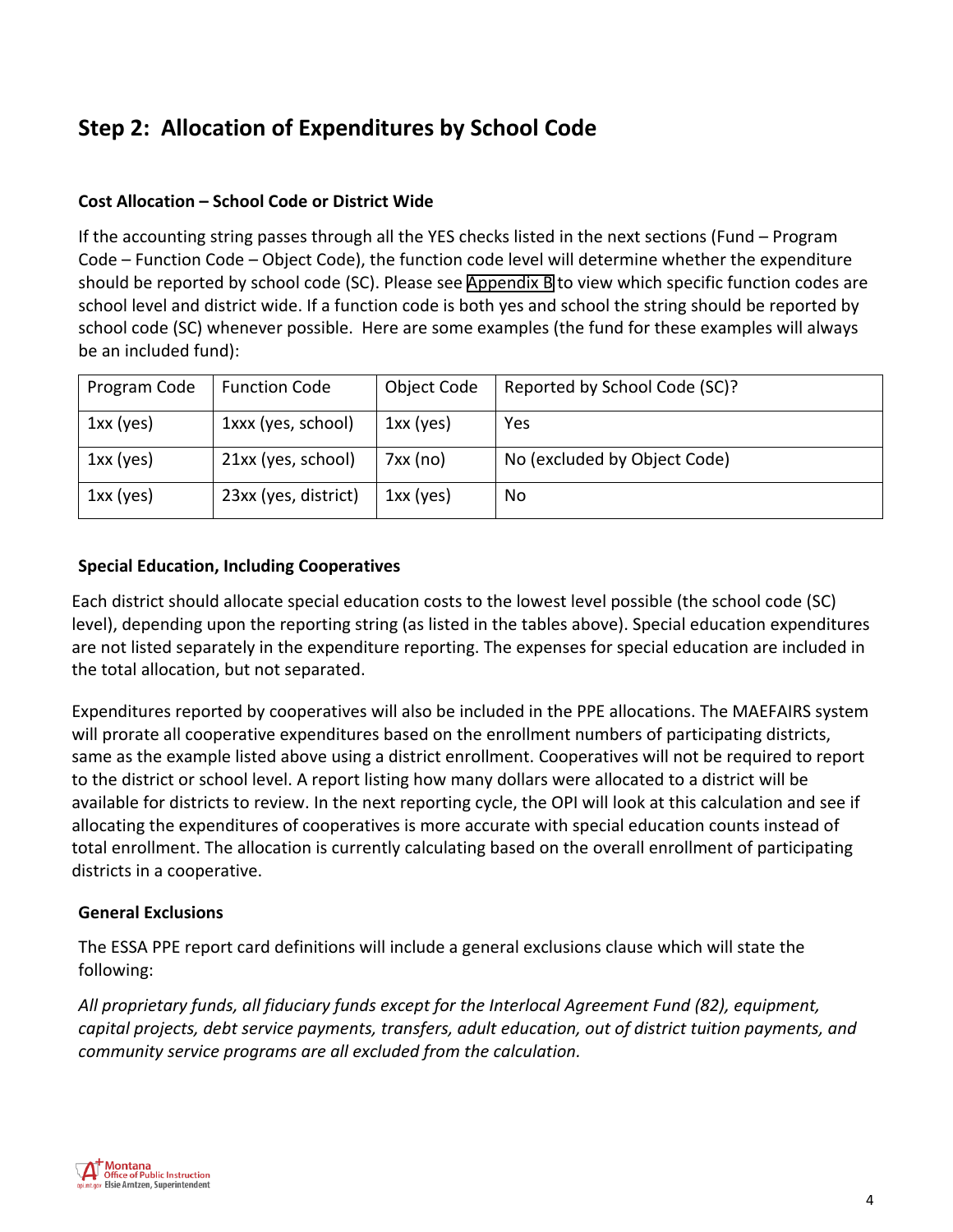#### **Additional References**

- [ESSA Non-Regulatory Informational Document from March 2019](https://www2.ed.gov/policy/elsec/leg/essa/rptcardpubliccomment3282019.pdf)
- [Interstate Financial Reporting](https://edunomicslab.org/wp-content/uploads/2018/03/Interstate-Financial-Reporting_FINAL-V2.pdf)
- **[ESSA Transparency Reporting](http://www.bscpcenter.org/ftresources/)**
- [US Department of Education ESSA Information](https://www2.ed.gov/policy/elsec/leg/essa/index.html)
- [ESSA Act](https://www.gpo.gov/fdsys/pkg/BILLS-114s1177enr/pdf/BILLS-114s1177enr.pdf)

# **Step 3: Funds 12 (School Food Services), 15 (Miscellaneous Programs), 82 (Interlocal Agreement) Additional Reporting**

This is the second half of the reporting requirement for the ESSA Per Pupil Expenditure report. Each district must complete both halves of the report. This section applies to districts who report expenditures on behalf of other districts or entities (e.g., a unified school system or a cooperative). This does not usually apply to a K-12 district, unless providing food services to a private entity (e.g., private school or Head Start) or the prime agency for a multi-district (interlocal) agreement with another LE or entity.

Federal grants reported in the School Food Services Fund (12) or the Miscellaneous Programs Fund (15), where one district is the prime applicant for another (typically EL and HS districts), must be reported to the proper LE and school code (SC). Expenditures from the Interlocal Agreement Fund (82) must also be reported to the correct LE and school code (SC).

The LE reporting the expenditures will complete Step 9 in the TFS Report, *LE Per Pupil Ex Reporting – Additional*. The reporting LE will report expenditures in the School Food Service Fund (12), Miscellaneous Programs Fund (15) or the Interlocal Agreement Fund (82) made on behalf of another LE, or other agency, in this screen. The screen will allow the district to report to another LE and school code (SC) (or leave the LE and school code (SC) blank for non-school entities). The total expenditures for the reporting LE cannot be less than the expenditures reported as non-district expenditures.

#### Reported in Step 7 Expenditures

| Fund | <b>SC</b> | Program | Function | Object | Amount   |
|------|-----------|---------|----------|--------|----------|
| 12   |           | 910     | 31xx     | 1xx    | \$15,000 |
| 12   | 1234      | 910     | 31xx     | 1xx    | \$20,000 |
| 12   | 1234      | 910     | 31xx     | 6xx    | \$12,000 |

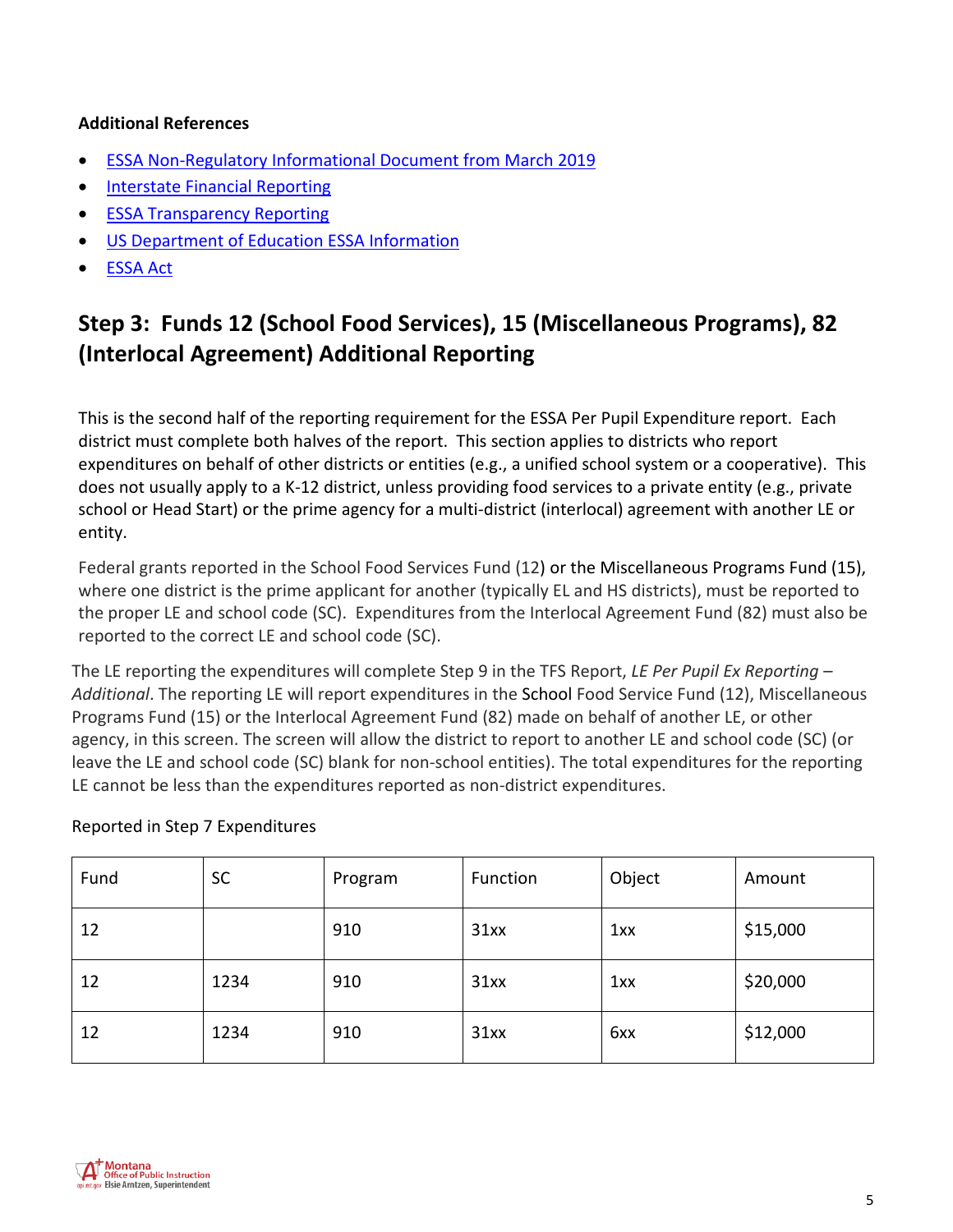In this example, the maximum amount to be reported as salary (910, 31xx, 1xx) in Step 7 is \$15,000. The remaining salary (910, 31xx, 1xx) \$20,000 cannot be assigned to another LE or entity in Step 9, as it has already been assigned to a school code (SC) in the reporting LE. Similarly, the supplies (910, 31xx, 6xx) in Step 7 of \$12,000 cannot be reported to any other LE or entity in Step 9, as the entire amount has been assigned to one school code (SC) in the reporting LE.

## **WHY**

Every Student Succeeds Act (ESSA) requires all states to begin school-based expenditure reporting. This guidance is designed to help districts comply with statewide uniformity to fulfill the federal requirement created in 34 CFR (Code of Federal Regulations) § 200.35.

#### **United States Code (Federal Law)**

### **PART A—IMPROVING BASIC PROGRAMS OPERATED BY LOCAL EDUCATIONAL AGENCIES Subpart 1—Basic Program Requirements**

#### **SEC. 1111. (20 U.S.C. 6311) STATE PLANS.**

#### **(h) REPORTS**

**(C) Minimum requirements** Each State report card required under this subsection shall include the following information:

> (i) A clear and concise description of the State's accountability system… including:

(x) The per-pupil expenditures of Federal, State, and local funds, including actual personnel expenditures and actual non-personnel expenditures of Federal, State, and local funds, disaggregated by source of funds, for each local educational agency and each school in the State for the preceding fiscal year.

#### **General Information**

All Local Education Agencies (LEAs) will report per-pupil expenditure data either at the school level or LEA level, including allocations of district wide expenditures to schools, disaggregated by source of funds (state/local and federal), beginning with 2018-19 (FY 2019) school year data. School level expenditure reporting will be submitted to the OPI, which in turn will post to the Montana Report Card, to meet ESSA reporting requirements. This will be accomplished through the Trustees' Financial Summary (TFS), which will require expenditures be entered by school code (SC) for LEAs.

The goal of this reporting is to give LEAs and local communities an unprecedented opportunity to assess, affirm, and advocate for improved equity within school districts and to better understand the relationship between student outcomes and financial investments. The OPI recognizes that this new requirement and the timeline for implementation will present both opportunities and challenges for different LEAs and schools. The purpose of this document is to provide LEAs with guidelines for fulfilling this school level expenditure reporting requirement.

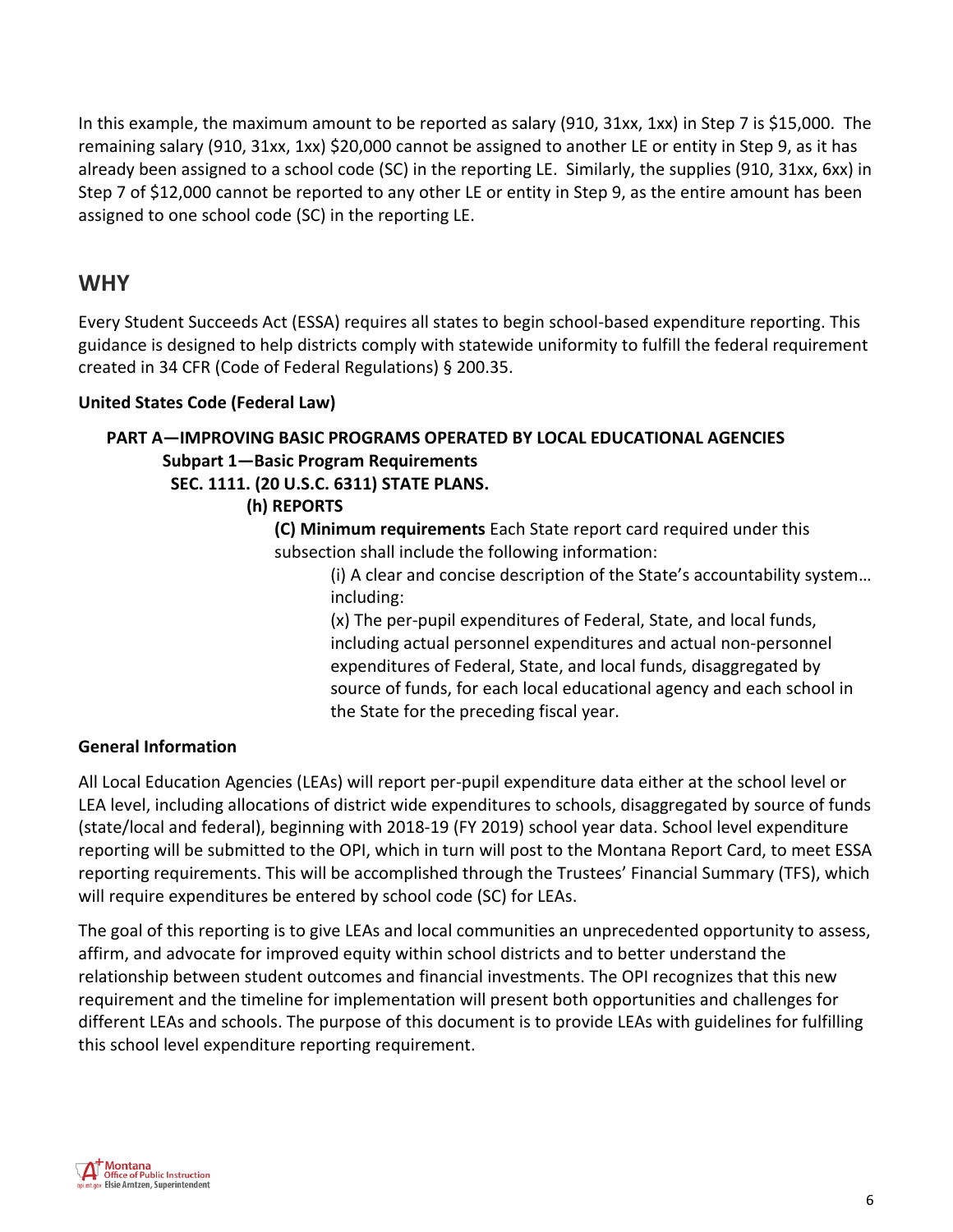## **WHEN**

By law, the data is required to be posted to the Report Card released by the beginning of the ensuing school year, or as soon as possible thereafter, beginning with 2018-2019 (FY 2019) expenditure data.

The per pupil expenditure data is collected as part of the Trustees' Financial Summary (TFS) collection in August, following the close of the fiscal year. However, corrections to the allocations by school code (SC) and the additional reporting for Funds 12, 15 and 82 may be made through December 10 – as long as fund balance is not affected in budgeted funds. Corrections should be made in the same manner as other TFS corrections:

- $\checkmark$  Print the expenditure report for the fund;
- $\checkmark$  Indicate the expenditure string and amount that should be assigned to another LE/SC and the amount that should remain assigned to the current LE/SC;
- $\checkmark$  Sign and date the expenditure report;
- $\checkmark$  Scan and email the correction to Renee Richter at [renee.richter@mt.gov.](mailto:renee.richter@mt.gov)
- $\checkmark$  A confirmation of the change will be emailed to you upon completion so that you may review the ESSA per pupil expenditure information.

ESSA Per-Pupil Expenditure Report Cards are published in February

## **WHERE**

As in past years, districts will be required to enter the TFS data into the MAEFAIRS system. Beginning with FY 2020, LEAs will be required to enter TFS data by school code. The school code (SC) will be an additional field in MAEFAIRS and can be located by searching for your county or performing an advanced search in the [Montana School Directory.](http://opi.mt.gov/SchoolDirectory)

Most software vendors and systems have an additional field to add school codes to your entries. The school code must be a 4-digit number to interface with MAEFAIRS. This may mean, if your software only offers a 3-digit code, you will need to adjust your files to interface with MAEFAIRS, either through a crosswalk, or another method, to determine where the school code can be with your software provider. Please contact your software provider for additional details.

Once all TFS records are entered into MAEFAIRS, the MAEFAIRS system will then generate the required ESSA Per Pupil Expenditure Report. District should enter all the LE's expenditures in Step 7: Expenditures of the TFS. If any of the expenditures entered in Step 7: Expenditures in Funds 12, 15 and 82 are made on behalf of another LE or entity, that portion of the total expenditures should be entered in Step 9: ESSA LE Per Pupil Exp Reporting – Fund 12/15/82. Expenditure strings entered in Step 9 should match expenditure strings reported in Step 7, but the amount entered in Step 9 must be less than or equal to what was entered in Step 7.

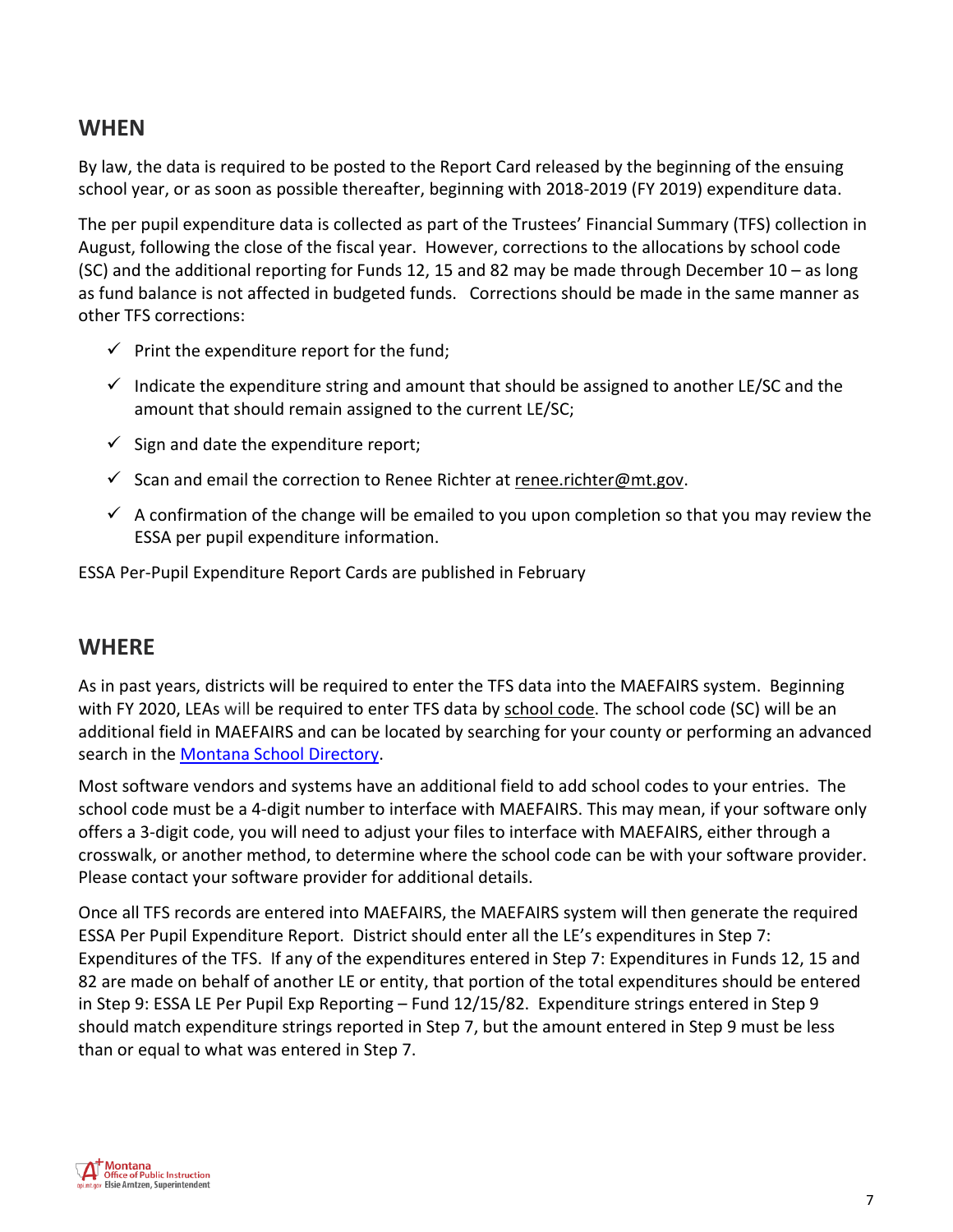# **APPENDIX A**

#### <span id="page-7-0"></span>**Fund Inclusion or Exclusion**

| <b>Fund</b>                                                     | <b>MCA</b>           | <b>Purpose of Fund</b>                                                                                                                                                                                                                                                                                           | <b>ESSA Per Pupil</b>                                                                  |
|-----------------------------------------------------------------|----------------------|------------------------------------------------------------------------------------------------------------------------------------------------------------------------------------------------------------------------------------------------------------------------------------------------------------------|----------------------------------------------------------------------------------------|
| 01 - General Fund<br><b>Governmental Fund</b>                   | 20-9-308             | Chief operating fund of district - Used to finance<br>general maintenance and operation costs of a district<br>not financed by other funds.                                                                                                                                                                      | Yes - by expenditure<br>string                                                         |
| $10 -$<br>Transportation<br>Fund<br><b>Governmental Fund</b>    | 20-10-143            | Used to finance the administration, maintenance and<br>operation of district owned school buses, contracts<br>with private carriers, individual contracts, and any<br>amount necessary for the purchase, rental or<br>insurance of yellow school busses or the operation of<br>the pupil transportation program. | Yes - by expenditure<br>string                                                         |
| $11 - Bus$<br><b>Governmental Fund</b>                          |                      | Used to finance the replacement of buses and<br>communications systems/safety devices owned by a<br>Depreciation Fund 20-10-147 school district. May be used to replace route buses<br>or athletic/activities buses but may not be used to<br>purchase additional athletic/activities buses.                     | Yes - by expenditure<br>string<br>(minor equipment)                                    |
| 12 - School Food<br>Services Fund<br><b>Governmental Fund</b>   | 20-10-207            | Used to account for school food service operations,<br>including state and federal reimbursements.                                                                                                                                                                                                               | Yes - by expenditure<br>string<br><b>Additional Reporting may</b><br>be Required       |
| 13 - Tuition Fund<br><b>Governmental Fund</b>                   | 20-5-323<br>20-5-324 | Used to finance tuition costs for elementary and high<br>school district pupils attending schools or detention<br>centers outside their district or for the cost of<br>providing a free appropriate public education to any<br>child with a disability who lives in the district.                                | Yes - by expenditure<br>string (payments to<br>other school districts<br>are excluded) |
| 14 - Retirement<br>Fund<br><b>Governmental Fund</b>             | 20-9-501             | Used for financing the employer's contribution to the<br>Teachers' Retirement System (TRS), the Public<br>Employees' Retirement System (PERS),<br>Unemployment Compensation, Social Security and<br>Medicare. Funded by a countywide levy for<br>retirement.                                                     | Yes - by expenditure<br>string                                                         |
| 15 - Miscellaneous<br>Programs Fund<br><b>Governmental Fund</b> | 20-9-507             | Used for accounting for local, state or federal grants<br>and reimbursements. Donations that allow the<br>expenditure of both principal and interest for<br>support of district programs are deposited in this<br>fund.                                                                                          | Yes - by expenditure<br>string<br><b>Additional Reporting may</b><br>be Required       |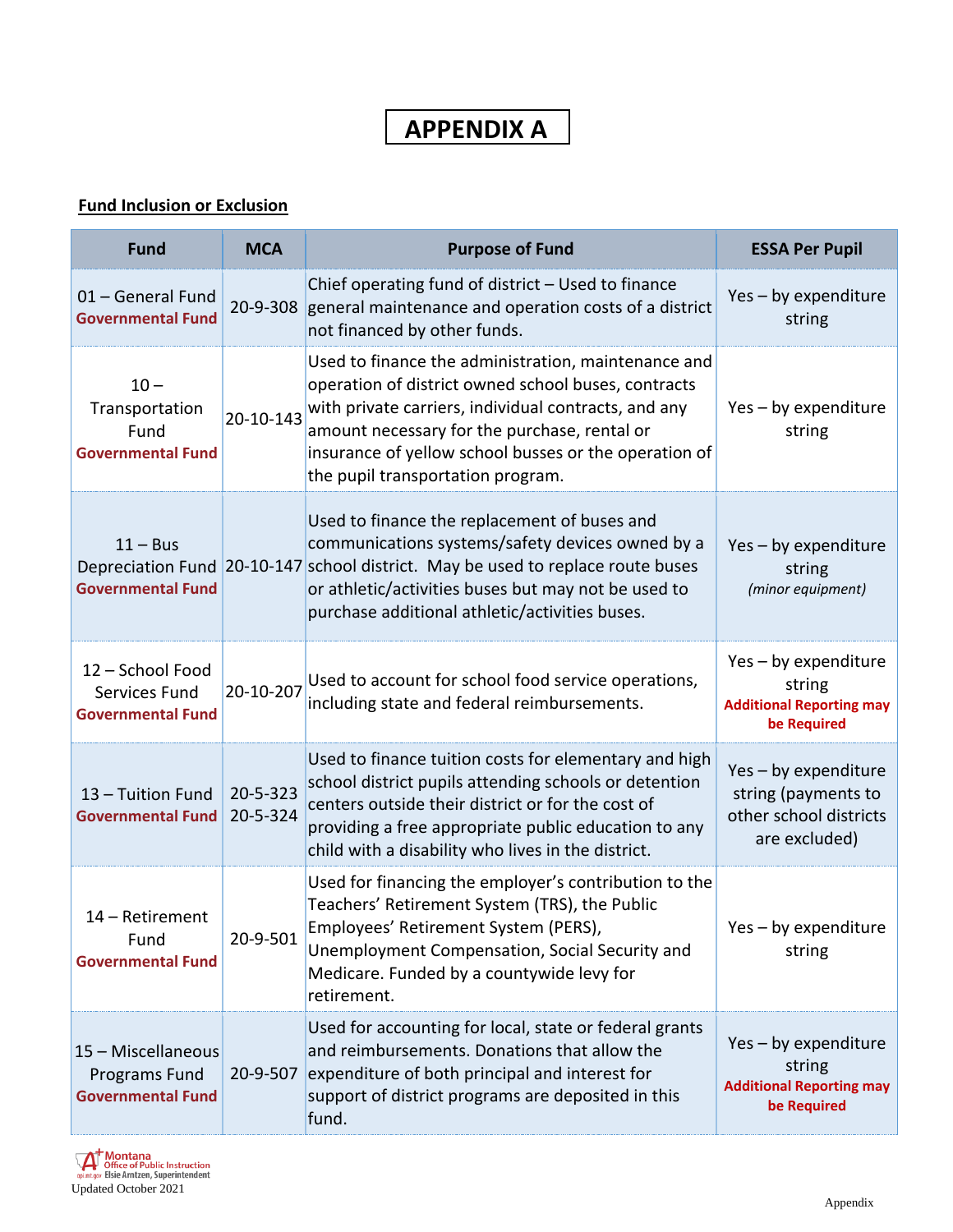| <b>Fund</b>                                                                | <b>MCA</b>        | <b>Purpose of Fund</b>                                                                                                                                                                                                                                                                                                                                                                                                                         | <b>ESSA Per Pupil</b>                                                                                           |
|----------------------------------------------------------------------------|-------------------|------------------------------------------------------------------------------------------------------------------------------------------------------------------------------------------------------------------------------------------------------------------------------------------------------------------------------------------------------------------------------------------------------------------------------------------------|-----------------------------------------------------------------------------------------------------------------|
| $17 -$ Adult<br><b>Education Fund</b><br><b>Governmental Fund</b>          | 20-7-705          | Used for financing adult education with student fees<br>and district mill levies and the provisions of advanced<br>opportunities to qualified pupils in districts receiving<br>funding through the Advanced Opportunities Aid<br>program starting in FY 2021. Activities related to<br>adult basic education programs financed by state<br>appropriations and federal grants must be accounted<br>for in the Miscellaneous Programs Fund (15). | Yes - by expenditure<br>string (only Advanced<br>Opportunities Aid<br>program expenditures<br>will be included) |
| $18 - \text{Traffic}$<br><b>Education Fund</b><br><b>Governmental Fund</b> |                   | 20-9-510 Used to account for traffic education activities.                                                                                                                                                                                                                                                                                                                                                                                     | $No$ – students not<br>enrolled in school can<br>attend                                                         |
| $19 - Non-$<br><b>Operating Fund</b><br><b>Governmental Fund</b>           |                   | Used for accounting for activities of a district in non-<br>operating status. The fund is established through<br>20-9-505 residual equity transfers from all other funds except<br>for the Debt Service Fund (50) and the Miscellaneous<br>Programs Fund (15).                                                                                                                                                                                 | No - not active school                                                                                          |
| 20 - Lease-Rental<br>Fund<br><b>Governmental Fund</b>                      | 20-9-509          | Used to account for revenues and expenditures<br>related to lease or rental of school property.                                                                                                                                                                                                                                                                                                                                                | Yes - by expenditure<br>string                                                                                  |
| 21 - Compensated<br>Absence Fund<br><b>Governmental Fund</b>               | 20-9-512          | Used for financing the accumulated sick leave and<br>vacation pay that a non-teaching or administrative<br>school district employee is entitled to upon<br>termination of employment.                                                                                                                                                                                                                                                          | Yes-district wide                                                                                               |
| 24 – Metal Mines<br><b>Tax Reserve Fund</b><br><b>Governmental Fund</b>    | 15-37-117 mining. | 20-9-231 Used for account for revenues related to hard rock                                                                                                                                                                                                                                                                                                                                                                                    | Yes - by expenditure<br>string                                                                                  |
| 25 - State Mining<br>Impact Fund<br><b>Governmental Fund</b>               | $90 - 6 - 307$    | Used for account for property tax prepayments from<br>90-6-309 a mineral developer.                                                                                                                                                                                                                                                                                                                                                            | Yes - by expenditure<br>string                                                                                  |
| 26 - Impact Aid<br>Fund<br><b>Governmental Fund</b>                        | 20-9-514          | Used for the receipt and expenditure of the US<br>Department of Education Impact Aid Program.                                                                                                                                                                                                                                                                                                                                                  | Yes - by expenditure<br>string                                                                                  |

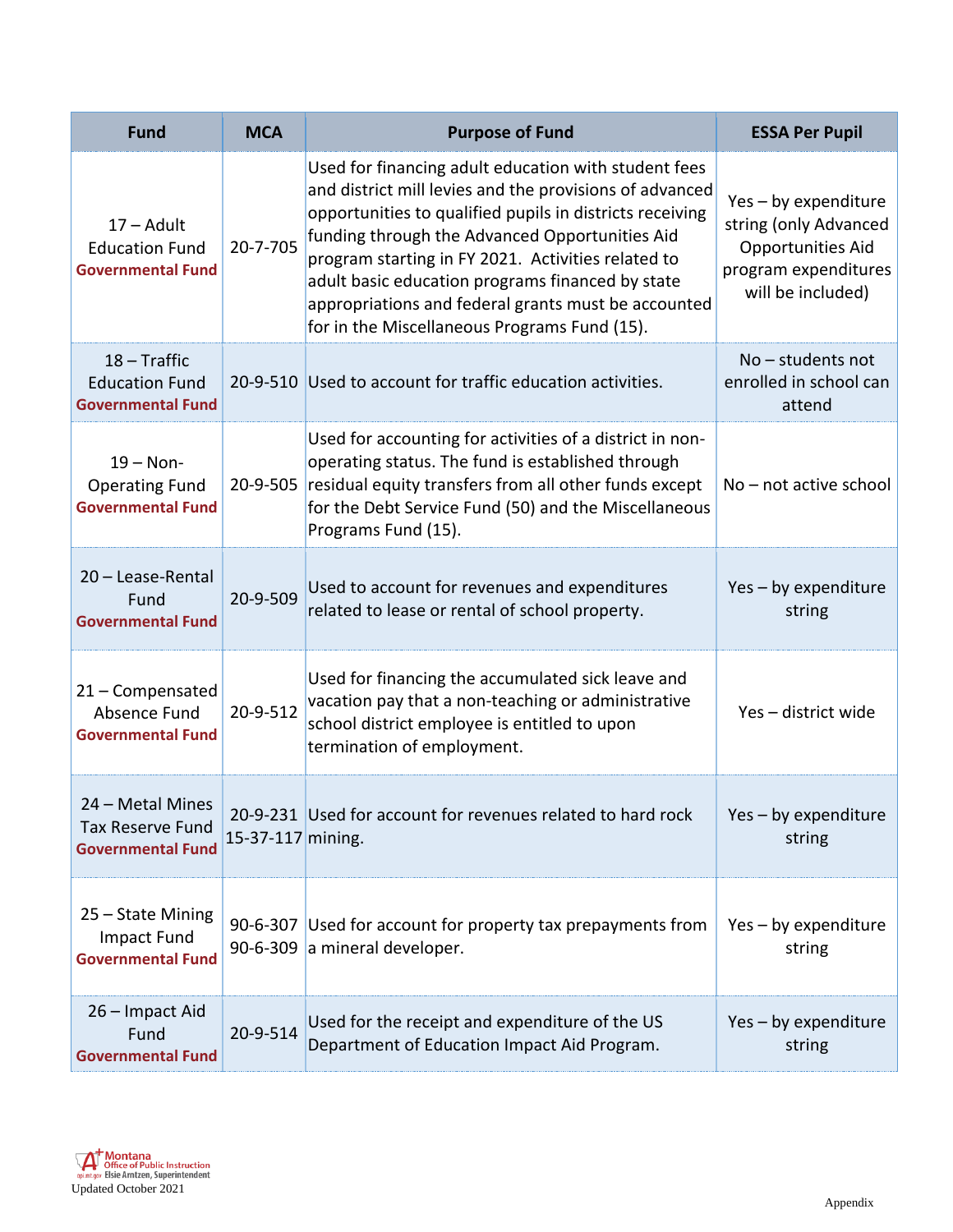| <b>Fund</b>                                                         | <b>MCA</b> | <b>Purpose of Fund</b>                                                                                                                                                                                                                                         | <b>ESSA Per Pupil</b>              |
|---------------------------------------------------------------------|------------|----------------------------------------------------------------------------------------------------------------------------------------------------------------------------------------------------------------------------------------------------------------|------------------------------------|
| 27 - Litigation<br><b>Reserve Fund</b><br><b>Governmental Fund</b>  | 20-9-515   | Used for paying legal settlements and court<br>judgments ordered against the district.                                                                                                                                                                         | Yes - by expenditure<br>string     |
| 28 - Technology<br>Fund<br><b>Governmental Fund</b>                 |            | Used to purchase, rent, repair, and maintain<br>20-9-533 technological equipment and to provide technical<br>training for district personnel.                                                                                                                  | Yes - by expenditure<br>string     |
| 29 - Flexibility<br>Fund<br><b>Governmental Fund</b>                | 20-9-543   | Used for paying salaries, operating expenses,<br>building expenses, and purchasing supplies and<br>equipment. Also used to account for the Innovative<br>Education program, Transformational Learning<br>program, and the Advanced Opportunity Act<br>program. | Yes - by expenditure<br>string     |
| 45 - Permanent<br><b>Endowment Fund</b><br><b>Governmental Fund</b> |            | Used to account for trusts and endowments that only<br>20-9-604 allow use of interest earnings to support the district's $\overline{N}$ No – private donations<br>programs.                                                                                    |                                    |
| 50 - Debt Service<br>Fund<br><b>Governmental Fund</b>               | 20-9-438   | Used for paying interest and principal on outstanding<br>bonds and special improvement district (SID)<br>assessments. This fund is also used to account for the<br>proceeds of bonds sold for the purposes provided in<br>20-9-403, MCA.                       | $No$ – debt payments<br>are exempt |
| 60 - Building Fund<br><b>Governmental Fund</b>                      | 20-9-508   | Used to account for the proceeds of bonds sold for<br>the purposes provided in 20-9-403, MCA, insurance<br>proceeds for damaged property, or the sale or rental<br>of property.                                                                                | Yes - by expenditure<br>string     |

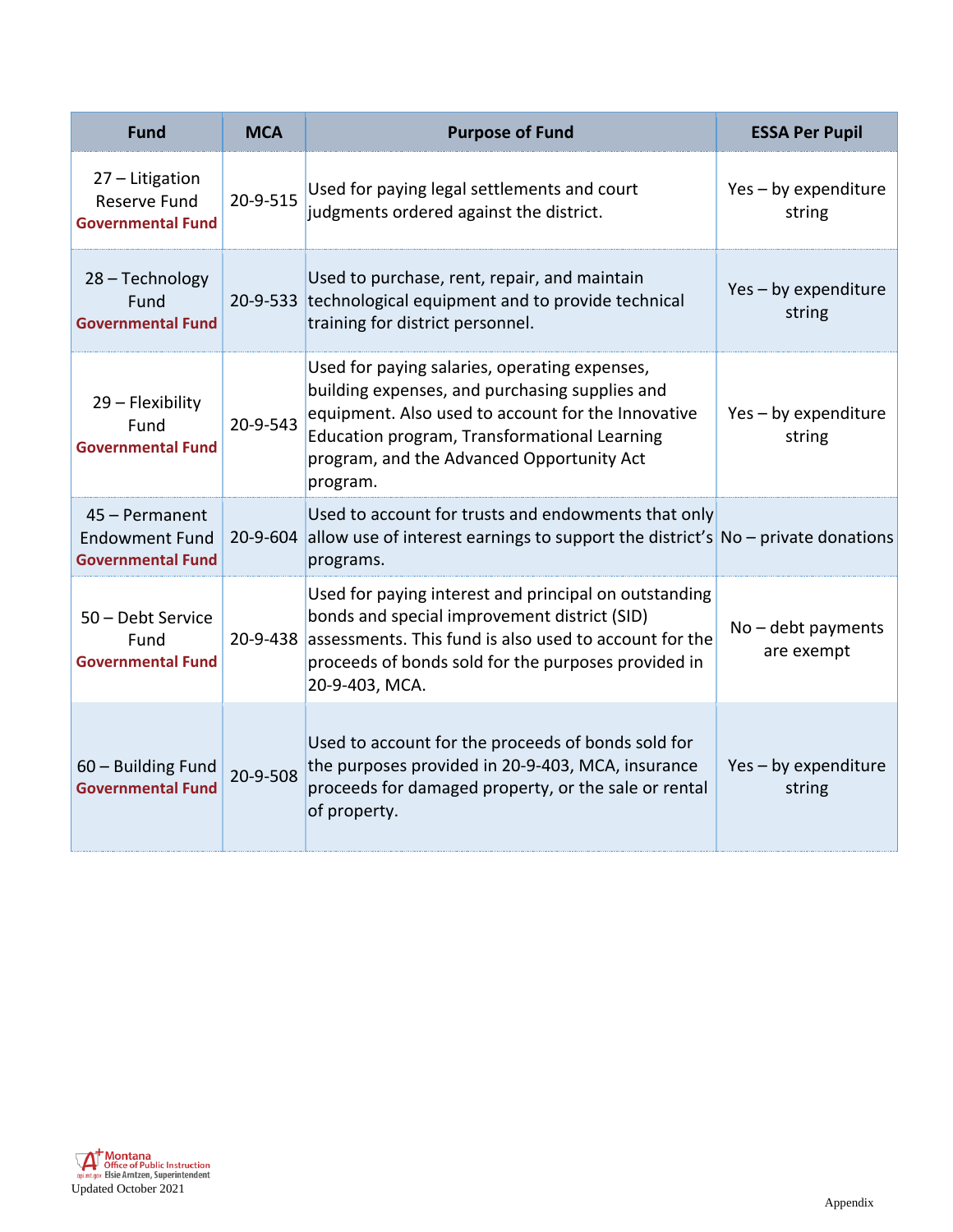| <b>Fund</b>                                                                                  | <b>MCA</b>      | <b>Purpose of Fund</b>                                                                                                                                                                                                                                                                                                                                                                                                                                                                                                                                                                                                                                                | <b>ESSA Per Pupil</b>            |
|----------------------------------------------------------------------------------------------|-----------------|-----------------------------------------------------------------------------------------------------------------------------------------------------------------------------------------------------------------------------------------------------------------------------------------------------------------------------------------------------------------------------------------------------------------------------------------------------------------------------------------------------------------------------------------------------------------------------------------------------------------------------------------------------------------------|----------------------------------|
| $61 -$ Building<br><b>Reserve Fund</b><br><b>Governmental Fund</b>                           |                 | Comprised of 4 subfunds: Safety Subfund - used for<br>expenditures related to school and student safety<br>and security; Voted Levy Subfund - used to account<br>for voter approved levies to raise money for future<br>construction, equipping, or enlarging school<br>buildings, the purchase of land or funding of<br>20-9-502 INTERCAP loans; Permissive Levy Subfund - used to<br>account for a permissive levy for the purpose of<br>school major maintenance aid projects; Transition<br>Levy Subfund - used to account for transition costs<br>associated with opening, closing, replacing,<br>consolidating, annexing, or expanding a district or<br>school. | Yes - by expenditure<br>string   |
| 70 - Day Care<br><b>Enterprise Fund</b><br><b>Proprietary Fund</b>                           | OPI<br>Approved | Used to account for day care services operated on a<br>commercial basis with little or no financial support<br>from federal or state sources.                                                                                                                                                                                                                                                                                                                                                                                                                                                                                                                         | $No$ – private funds             |
| 71 - Industrial Arts<br>Fund<br><b>Proprietary Fund</b>                                      | OPI<br>Approved | Used to account for major industrial arts programs<br>operated on a commercial basis with little or no<br>financial support from federal or state sources.                                                                                                                                                                                                                                                                                                                                                                                                                                                                                                            | $No - not currently$<br>used     |
| 72 - Miscellaneous<br><b>Enterprise Fund</b><br><b>Proprietary Fund</b>                      | OPI<br>Approved | Used to account for programs operated on a<br>commercial basis with little or no financial support<br>from federal or state sources.                                                                                                                                                                                                                                                                                                                                                                                                                                                                                                                                  | <b>No</b>                        |
| $73 - Data$<br>Processing Internal<br>Service Fund<br><b>Proprietary Fund</b>                | OPI<br>Approved | Used to account for data processing services<br>provided to schools or other departments of the<br>district on a cost-reimbursement basis.                                                                                                                                                                                                                                                                                                                                                                                                                                                                                                                            | $No - paid from$<br>another fund |
| 74 - Purchasing<br><b>Internal Service</b><br>Fund<br><b>Proprietary Fund</b>                | OPI<br>Approved | Used to account for purchasing services provided to<br>in-district schools or other departments on a cost-<br>reimbursement basis.                                                                                                                                                                                                                                                                                                                                                                                                                                                                                                                                    | $No - paid from$<br>another fund |
| 75 - Central<br>Transportation<br><b>Internal Service</b><br>Fund<br><b>Proprietary Fund</b> | OPI             | Used to account for transportation services provided<br>to in-district elementary and high school districts and<br>Approved other programs such as student extracurricular<br>activities on a cost-reimbursement basis.                                                                                                                                                                                                                                                                                                                                                                                                                                               | $No$ – paid from<br>another fund |

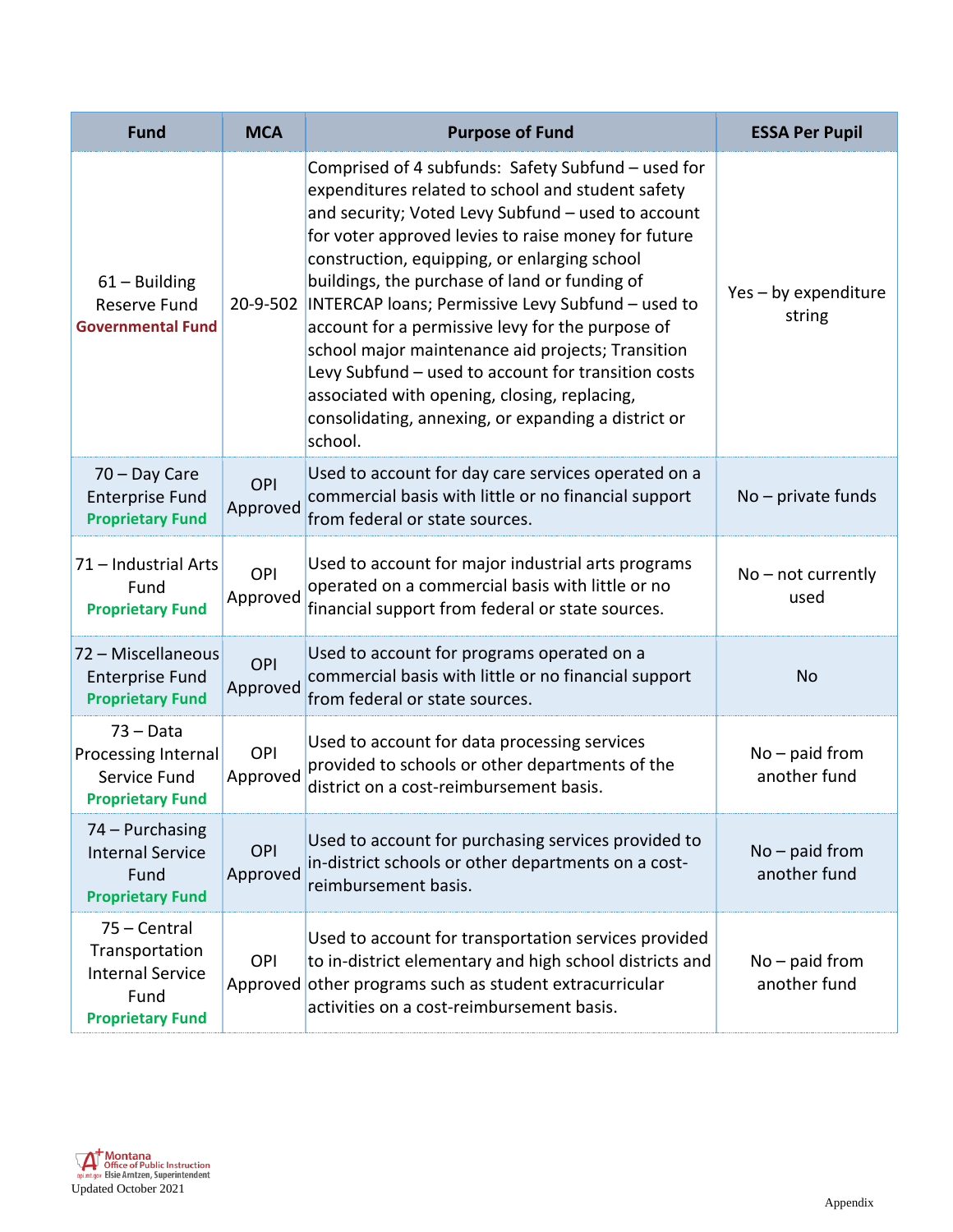| <b>Fund</b>                                                                                                 | <b>MCA</b>      | <b>Purpose of Fund</b>                                                                                                                                                                                                                                     | <b>ESSA Per Pupil</b>                                                            |
|-------------------------------------------------------------------------------------------------------------|-----------------|------------------------------------------------------------------------------------------------------------------------------------------------------------------------------------------------------------------------------------------------------------|----------------------------------------------------------------------------------|
| 76 - Instructional<br><b>Materials Center</b><br><b>Internal Service</b><br>Fund<br><b>Proprietary Fund</b> | OPI<br>Approved | Used to account for instructional material services<br>provided to elementary and high schools in the<br>district on a cost reimbursement basis.                                                                                                           | $No$ – paid from<br>another fund                                                 |
| 77 - Miscellaneous<br><b>Internal Service</b><br>Fund<br><b>Proprietary Fund</b>                            | <b>OPI</b>      | Used to account for miscellaneous activities<br>Approved operated on a cost-reimbursement basis.                                                                                                                                                           | $No$ – paid from<br>another fund                                                 |
| 78 - Self Insurance<br>Fund - Health<br><b>Proprietary Fund</b>                                             | 20-3-331        | Used to account for financial activities for health<br>plans maintained under 20-3-331, MCA, on a self-<br>insurance basis.                                                                                                                                | $No - paid from$<br>another fund                                                 |
| 79 - Self Insurance<br>Fund - Liability<br><b>Proprietary Fund</b>                                          |                 | Used to account for financial activities for liability<br>20-3-331 insurance maintained under 20-3-331, MCA, on a<br>self-insurance basis.                                                                                                                 | $No - paid from$<br>another fund                                                 |
| 81 - Private<br><b>Purpose Trust</b><br>Fund<br><b>Fiduciary Fund</b>                                       | OPI<br>Approved | This fund is used to account for gifts, legacies, and<br>devises received by the school district when the trust<br>agreement specifies that funds (interest only) may be<br>expended for non-district operating purposes, such<br>as student scholarships. | $No$ – private funds                                                             |
| 82 - Interlocal<br>Agreement Fund<br><b>Fiduciary Fund</b>                                                  |                 | Used to account for revenues and expenditures<br>20-9-511 related to an interlocal agreement between two or<br>more school districts or other local governments.                                                                                           | Yes - by expenditure<br>string<br><b>Additional Reporting may</b><br>be Required |
| 84 - Student<br>Extracurricular<br><b>Activities Fund</b><br><b>Governmental Fund</b>                       | 20-9-504        | Used for receiving and expending money collected<br>for various student activities, such as athletics, clubs,<br>classes student government organizations, student<br>publications and other such activities.                                              | $No$ – not consistent in<br>districts and not<br>required for education          |
| 85-Private<br><b>Purpose Trust</b><br>Fund<br><b>Fiduciary Fund</b>                                         | 20-9-504        | Used to account for revenues and expenditures<br>related to other miscellaneous trust-type activities<br>where the trust agreement allows both principal and<br>interest to be used for purposes that do not support<br>district programs.                 | $No$ – private trust fund                                                        |

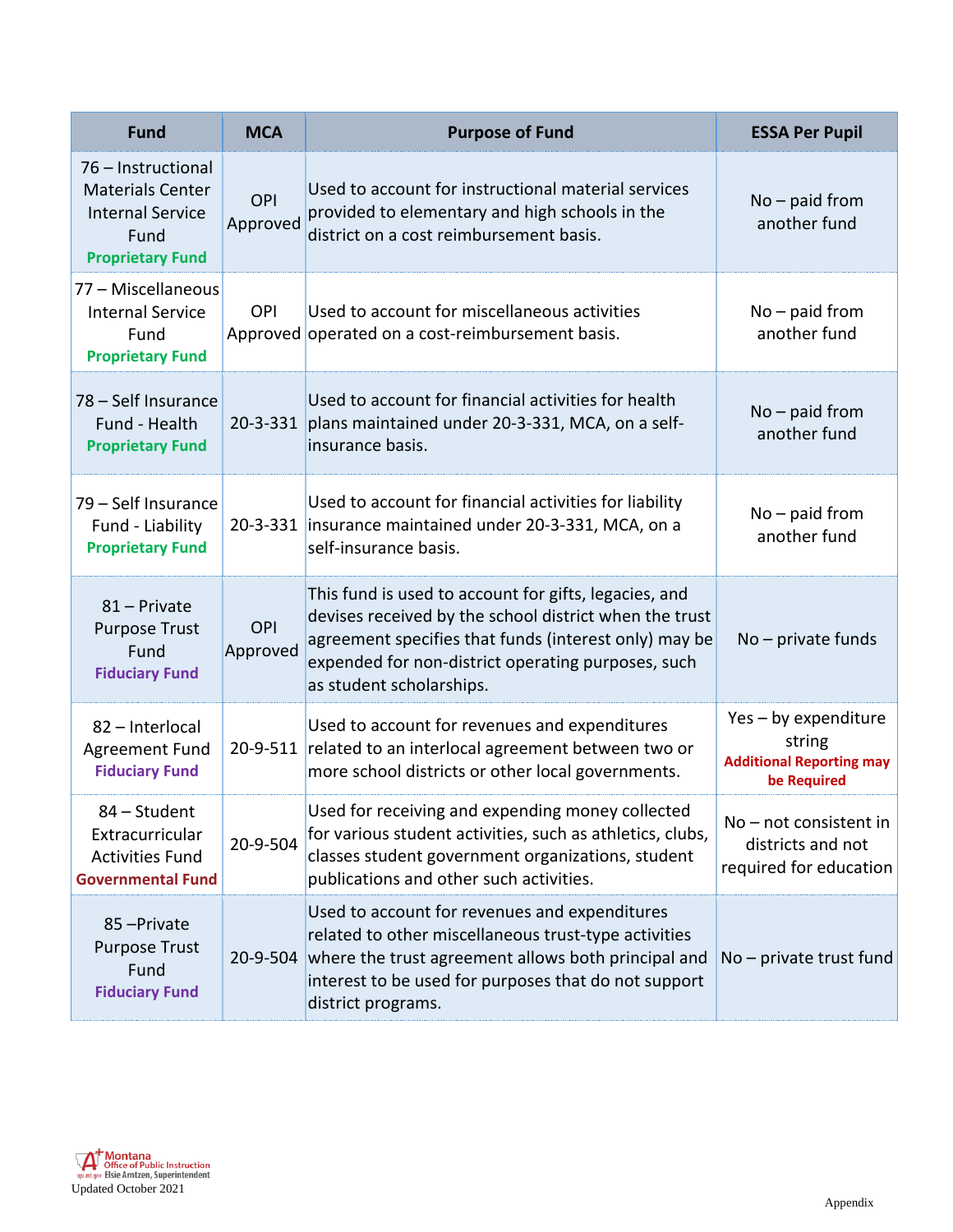| <b>Fund</b>                                                                  | <b>MCA</b>      | <b>Purpose of Fund</b>                                                                                                                                                                                                                           | <b>ESSA Per Pupil</b>                 |
|------------------------------------------------------------------------------|-----------------|--------------------------------------------------------------------------------------------------------------------------------------------------------------------------------------------------------------------------------------------------|---------------------------------------|
| 86 - Payroll<br><b>Clearing Fund</b><br><b>Fiduciary Fund</b>                | 20-9-220        | Used for reducing bookkeeping requirements<br>associated with the issuing of warrants for payroll<br>liabilities.                                                                                                                                | $No - clearing account$               |
| 87 - Claims<br><b>Clearing Fund</b><br><b>Fiduciary Fund</b>                 | 20-9-220        | Used for reducing bookkeeping requirements<br>associated with the issuing of warrants.                                                                                                                                                           | $No - clearing account$               |
| 88 - Investment<br><b>Earnings Clearing</b><br>Fund<br><b>Fiduciary Fund</b> | OPI             | An agency fund used to account for total earnings on<br>Approved investments.                                                                                                                                                                    | $No$ – investment<br>fund only        |
| 89-Retirement/<br><b>COBRA Insurance</b><br>Fund<br><b>Fiduciary Fund</b>    | $2 - 18 - 704$  | To account for the receipt and disbursement of<br>premium payments received from former district<br>employees who have retired or terminated<br>employment and elected to continue to participate<br>in the district's health insurance program. | $No$ – retiree<br>paid benefits       |
| 90 - Custodial<br>Fund - A<br><b>Fiduciary Fund</b>                          | OPI<br>Approved | To account for miscellaneous receipts and<br>disbursements of payments received by a school<br>district which are remitted to some third party.                                                                                                  | $No$ – remitted to<br>third party     |
| 91 - Custodial<br>Fund - B<br><b>Fiduciary Fund</b>                          | OPI<br>Approved | To account for miscellaneous receipts and<br>disbursements of payments received by a school<br>district which are remitted to some third party.                                                                                                  | $No$ – remitted to<br>third party     |
| 92 - Custodial<br>Fund - C<br><b>Fiduciary Fund</b>                          | OPI<br>Approved | To account for miscellaneous receipts and<br>disbursements of payments received by a school<br>district which are remitted to some third party.                                                                                                  | $No$ – remitted to<br>third party     |
| 93 - Custodial<br>Fund - D<br><b>Fiduciary Fund</b>                          | OPI<br>Approved | To account for miscellaneous receipts and<br>disbursements of payments received by a school<br>district which are remitted to some third party.                                                                                                  | $No$ – remitted to<br>third party     |
| 94 - Custodial<br>Fund - E<br><b>Fiduciary Fund</b>                          | OPI<br>Approved | To account for miscellaneous receipts and<br>disbursements of payments received by a school<br>district which are remitted to some third party.                                                                                                  | $No$ – remitted to<br>third party     |
| 95-Cafeteria/Flex<br>Plan Fund<br><b>Fiduciary Fund</b>                      | OPI             | Used for cafeteria plans under IRC Section 125<br>Approved administered by a third party.                                                                                                                                                        | $No$ – private funds for<br>employees |

**The Montana**<br>
Office of Public Instruction<br>
<sub>opintgov</sub> Elsie Amtzen, Superintendent<br>
Updated October 2021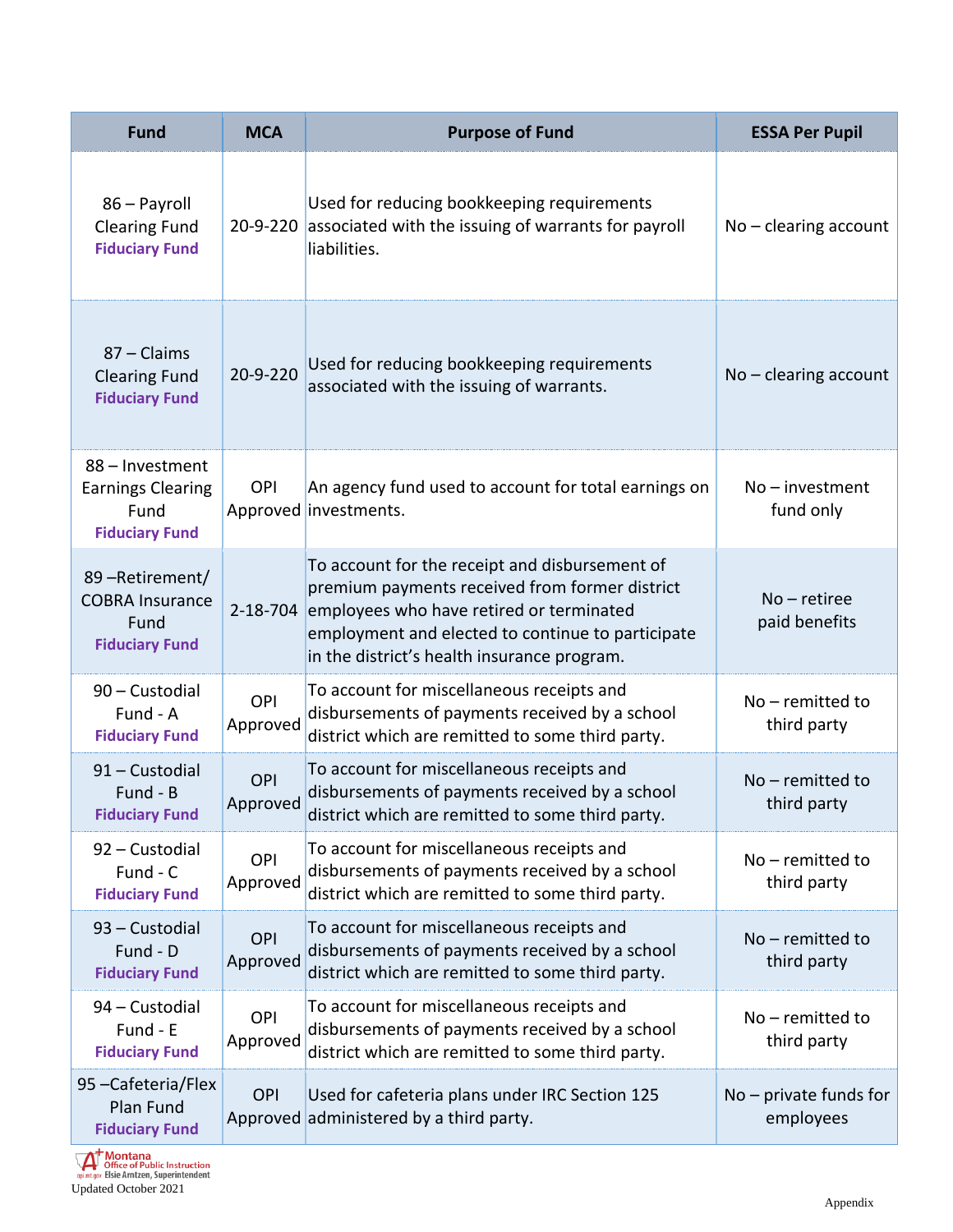#### **Program Code Inclusion/Exclusion**

| <b>Program</b> | <b>Program Code Description</b>                                             | <b>ESSA Per</b> |
|----------------|-----------------------------------------------------------------------------|-----------------|
| <b>Code</b>    |                                                                             | <b>Pupil</b>    |
| 1XX            | Regular Education Programs - Elementary/Secondary                           | Yes             |
| 170            | <b>Distance Learning</b>                                                    | Yes             |
| 180            | <b>Summer School</b>                                                        | <b>No</b>       |
| 190            | <b>School Safety Projects</b>                                               | Yes             |
| 192            | <b>Innovative Education</b>                                                 | Yes             |
| 210            | Non-Federal Alternative Education                                           | Yes             |
| 260            | <b>Non-Grant Bilingual Education</b>                                        | Yes             |
| 271            | State and Federal Aggregate of Reimbursements/Indirect Costs                | Yes             |
| 274            | <b>State Audiology Contracted Services</b>                                  | Yes             |
| 280            | Special Education - Local and State                                         | Yes             |
| 316            | Data for Achievement                                                        | Yes             |
| 322            | <b>School Nutrition Program Grant</b>                                       | Yes             |
| 324            | <b>Graduation Matters Montana</b>                                           | <b>No</b>       |
| 325            | Montana Digital Academy                                                     | No              |
| 327            | <b>State Advancing Agriculture Education</b>                                | Yes             |
| 329            | State - Other State Grants                                                  | <b>No</b>       |
| 360            | <b>State Gifted and Talented Reimbursement</b>                              | Yes             |
| 361            | Services for Significant Needs Students                                     | Yes             |
| 362            | <b>State Adult Education Reimbursement</b>                                  | <b>No</b>       |
| 365            | Indian Education for All                                                    | Yes             |
| 367            | State One Time Only Full-Time Kindergarten Start-up Cost                    | Yes             |
| 368            | K-12 Education Data Systems                                                 | Yes             |
| 372            | Delivering Local Assistance Program Grant                                   | Yes             |
| 374            | Indian Language Immersion Program                                           | Yes             |
| 375            | <b>Oil and Gas Impact Grant</b>                                             | Yes             |
| 376            | <b>State Transformational Learning Aid</b>                                  | Yes             |
| 377            | <b>State Advanced Opportunity Act</b>                                       | Yes             |
| 390            | State Career and Technical Education - Undistributed                        | Yes             |
| 391            | State Career and Technical Education - Agriculture                          | Yes             |
| 392            | State Career and Technical Education - Business                             | Yes             |
| 393            | <b>State Career and Technical Education - Health Occupations</b>            | Yes             |
| 394            | State Career and Technical Education - Family and Consumer Sciences         | Yes             |
| 395            | State Career and Technical Education - Technology Education/Industrial Arts | Yes             |
| 397            | State Career and Technical Education - Trades and Industry                  | Yes             |
| 398            | State Career and Technical Education - JROTC                                | Yes             |
| 410            | Federal Miscellaneous Grants - Direct from Federal Government               | Yes             |
| 411            | <b>Head Start</b>                                                           | Yes             |
| 412            | Title VI, Part B, Subpart 1, Small Rural Schools Achievement (SRSA)         | Yes             |
| 413            | Title VI, Part A, Indian Education                                          | Yes             |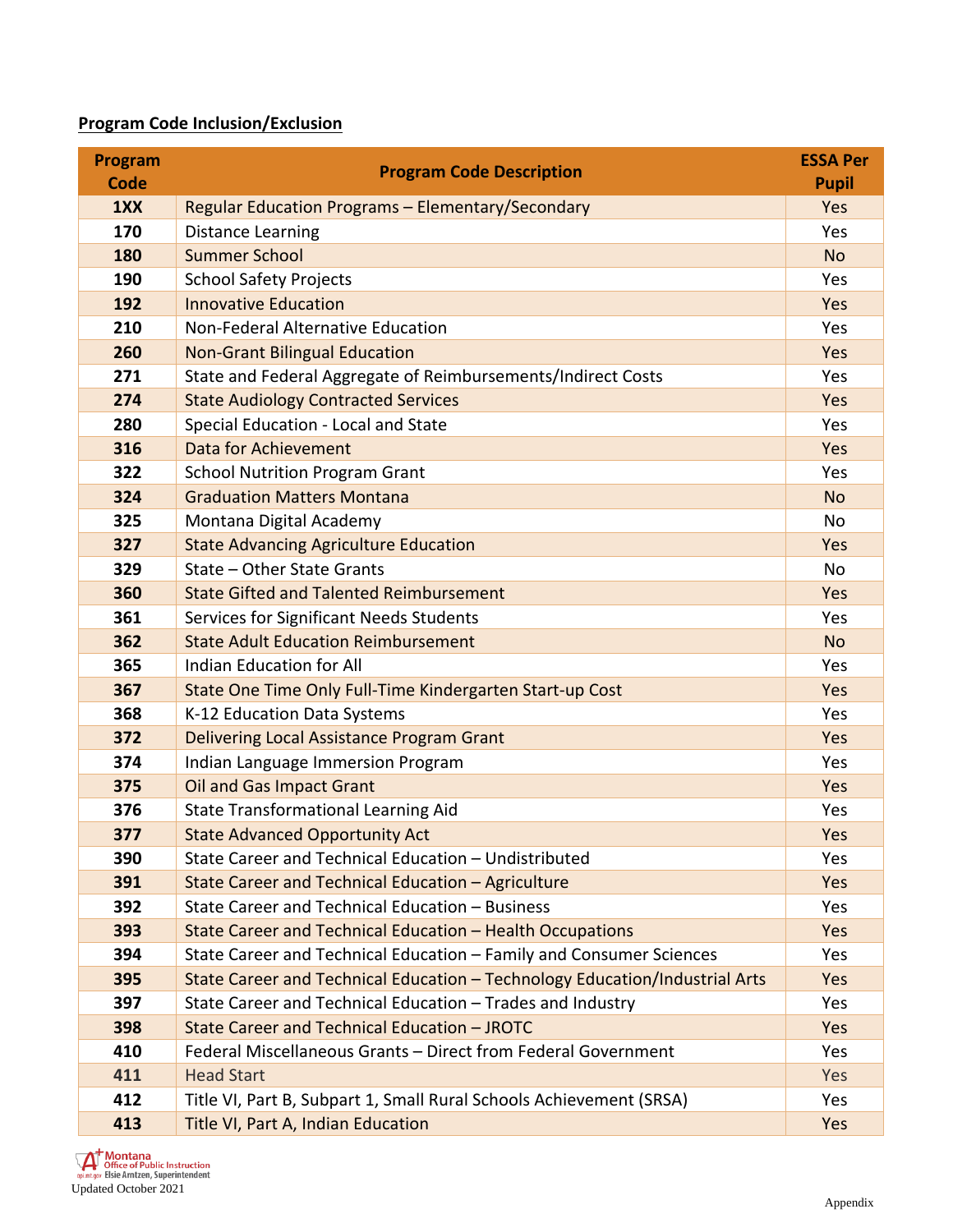| <b>Program</b> | <b>Program Code Description</b>                                                | <b>ESSA Per</b> |
|----------------|--------------------------------------------------------------------------------|-----------------|
| <b>Code</b>    |                                                                                | <b>Pupil</b>    |
| 414            | Johnson O'Malley Indian Education (JOM)                                        | Yes             |
| 420            | Title I, Part A, Improving Basic Programs                                      | Yes             |
| 422            | Title I, Part A, Improvement Grants                                            | Yes             |
| 423            | Title II, Part E, Comprehensive Literacy Development (Striving Readers)        | Yes             |
| 425            | Title I, Part C, Migrant Education                                             | Yes             |
| 427            | Title I, Part D, Neglected, Delinquent & At-Risk Youth                         | Yes             |
| 430            | Title II, Part A, Supporting Effective Instruction (Improving Teacher Quality) | Yes             |
| 432            | Title III, Part A, English Language Acquisition and Language Enhancement       | Yes             |
| 434            | Title IV, Part B, 21st Century Community Learning Centers                      | Yes             |
| 437            | Title V, Part B, Subpart 2, Rural Low-Income Schools (RLIS)                    | Yes             |
| 438            | Title IX, Part A, Education of Homeless Children & Youth                       | Yes             |
| 439            | Title I, School Improvement, Section 1003(g)                                   | Yes             |
| 451            | Carl Perkins (Federal Career and Technical Education) - Basic Grant            | Yes             |
| 454            | <b>Adult Basic and Literacy Education (ABLE)</b>                               | <b>No</b>       |
| 455            | <b>School Nutrition Mini Grants</b>                                            | Yes             |
| 456            | IDEA, Part B, Special Education                                                | Yes             |
| 457            | IDEA, Special Education Preschool                                              | Yes             |
| 458            | <b>IDEA, Special Education State Personnel Development</b>                     | Yes             |
| 459            | Title IV, Part A, Student Support & Academic Enrichment                        | Yes             |
| 460            | School Nutrition Fresh Fruit and Vegetable Program                             | Yes             |
| 461            | School Nutrition Child Nutrition Discretionary Grant                           | Yes             |
| 465            | Miscellaneous Federal Grants, Passed Through the OPI                           |                 |
| 470            | Miscellaneous Federal Grants, Passed Through State Agencies Other Than OPI     | Yes             |
| 471            | <b>GEAR UP (MT Commissioner of Higher Education)</b>                           | Yes             |
| 473            | <b>Public Health Emergency Preparedness</b>                                    | Yes             |
| 474            | <b>Pre-Employment Transition Services (DPHHS)</b>                              | Yes             |
| 481            | Federal Impact Aid Discretionary Construction, Title VII (Section 7007(B))     | No              |
| 482            | Federal Impact Aid Formulary Construction, Title VII (Section 7007(A))         |                 |
| 494            | Title I, ESEA, Schoolwide Program                                              | Yes             |
| 5XX            | <b>Non-Public School Programs</b>                                              | <b>No</b>       |
| 610            | <b>Adult Continuing Education Programs</b>                                     | No              |
| 650            | <b>Adult Education High School Equivalency Programs</b>                        | <b>No</b>       |
| 7XX            | Extracurricular Athletics and Activities (Exclude in Fund 84 only)             | Varies          |
| 710            | School Sponsored Extracurricular Activities (Exclude in Fund 84 only)          | Varies          |
| 720            | School Sponsored Athletics (Exclude in Fund 84 only)                           | Varies          |
| 737            | <b>ARP - DPHHS Reopening Schools Grant</b>                                     | Yes             |
| 738            | ARP - Homeless Children and Youth                                              | Yes             |
| 739            | ARP - FCC Emergency Connectivity Program                                       | <b>No</b>       |
| 740            | ARP - Coronavirus State & Local Fiscal Recovery                                | No              |
| 756            | ARP - IDEA, Part B, Special Education                                          | Yes             |

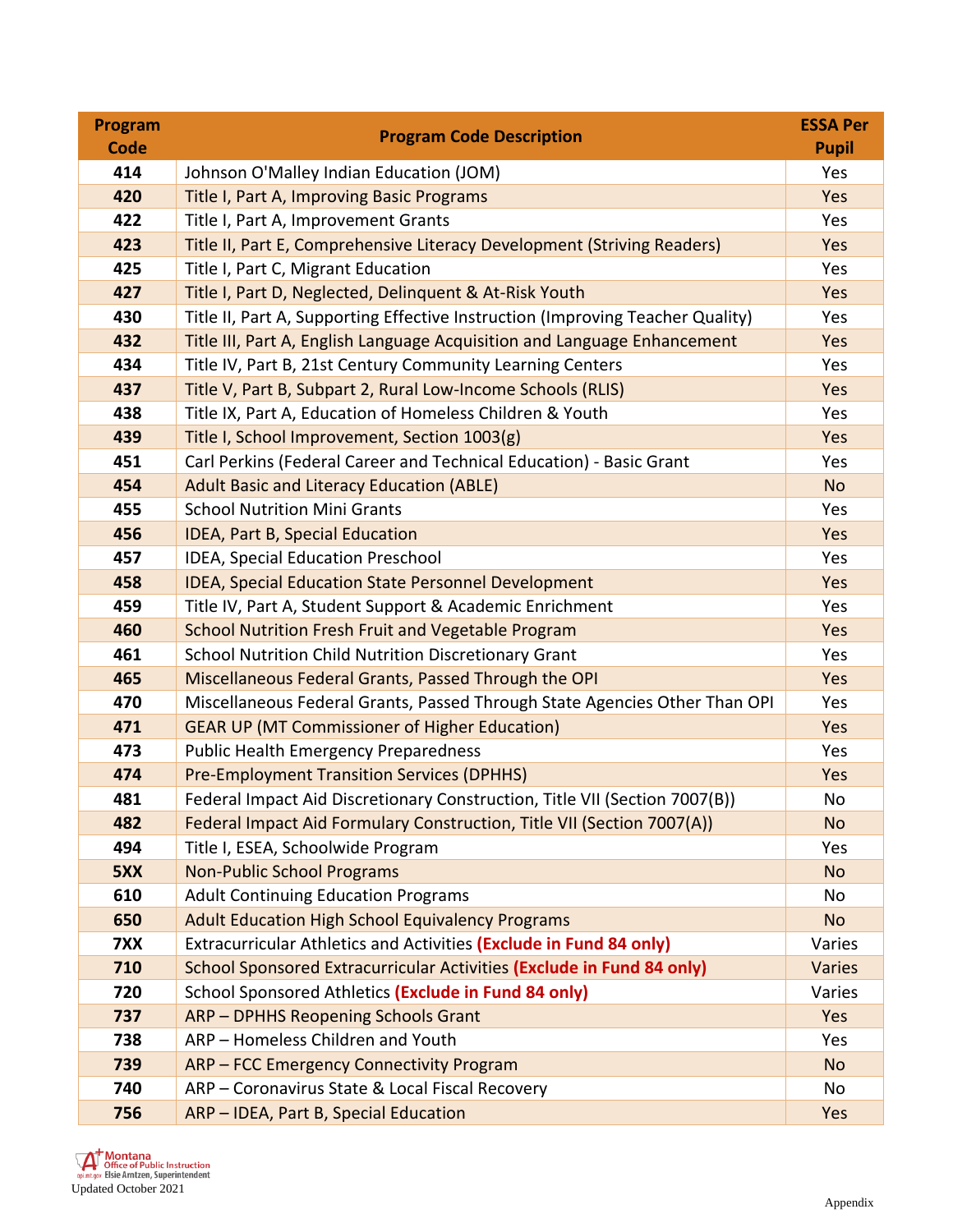| Program<br><b>Code</b> | <b>Program Code Description</b>                                      | <b>ESSA Per</b><br><b>Pupil</b> |
|------------------------|----------------------------------------------------------------------|---------------------------------|
| 757                    | ARP - IDEA, Special Education Preschool                              | Yes                             |
| 758                    | ARP - DPHHS IDEA, Part C, Infants and Family                         | <b>No</b>                       |
| 765                    | CARES - State School Emergency Relief Fund                           | Yes                             |
| 770                    | <b>CARES - Governor's Coronavirus Relief Fund Per-ANB</b>            | Yes                             |
| 771                    | CARES - Governor's Coronavirus Relief Fund Transportation            | Yes                             |
| 772                    | <b>CARES - Governor's Coronavirus Relief Fund Technology</b>         | Yes                             |
| 773                    | DPHHS/CARES - Governor's Coronavirus Relief Fund Food Security       | Yes                             |
| 775                    | CRRSA - State School Emergency Relief Fund - Basic                   | Yes                             |
| 776                    | CRRSA - State School Emergency Relief Fund - Supplemental            | Yes                             |
| 777                    | CRRSA - State School Emergency Relief Fund - Special Needs           | Yes                             |
| 778                    | CRRSA - State School Emergency Relief Fund - Targeted Support        | Yes                             |
| 785                    | ARP - State School Emergency Relief Fund - Basic                     | Yes                             |
| 786                    | ARP - State School Emergency Relief Fund - Supplemental              | Yes                             |
| 787                    | ARP - State School Emergency Relief Fund - Learning Loss             | Yes                             |
| 788                    | ARP - State School Emergency Relief Fund - Summer Enrichment         | Yes                             |
| 789                    | ARP - State School Emergency Relief Fund - Afterschool Programs      | Yes                             |
| 8XX                    | <b>Community Services Programs</b>                                   | <b>No</b>                       |
| 810                    | <b>Community Recreation</b>                                          | <b>No</b>                       |
| 820                    | <b>Civic Services</b>                                                | <b>No</b>                       |
| 830                    | <b>Public Library Services</b>                                       | <b>No</b>                       |
| 840                    | <b>Custody and Child Care Services</b>                               | <b>No</b>                       |
| 850                    | <b>Welfare Activities</b>                                            | <b>No</b>                       |
| 860                    | <b>Community Drug Free Programs</b>                                  | No                              |
| 890                    | <b>Other Community Services</b>                                      | <b>No</b>                       |
| 910                    | <b>Food Services</b>                                                 | Yes                             |
| 920                    | <b>Enterprise or Internal Service Programs</b>                       | <b>No</b>                       |
| 996                    | <b>Transfers for Transformational Learning</b>                       | <b>No</b>                       |
| 997                    | <b>Transfers for Transportation Levy Requirements</b>                | <b>No</b>                       |
| 998                    | Transfers for School Safety & Security to/from Building Reserve Fund | <b>No</b>                       |
| 999                    | Undistributed                                                        | <b>No</b>                       |

### **Function Code Inclusion/Exclusion**

| <b>Function</b><br>Code | <b>Function Description</b>                      | <b>ESSA Per Pupil</b> |
|-------------------------|--------------------------------------------------|-----------------------|
| 1XXX                    | Instruction                                      | Yes                   |
| 21XX                    | <b>Support Services - Students</b>               | Yes                   |
| 221X                    | <b>Improvement of Instruction Services</b>       | Yes                   |
| 222X                    | <b>Educational Media Services</b>                | Yes                   |
| 23XX                    | <b>Support Services - General Administration</b> | Yes                   |

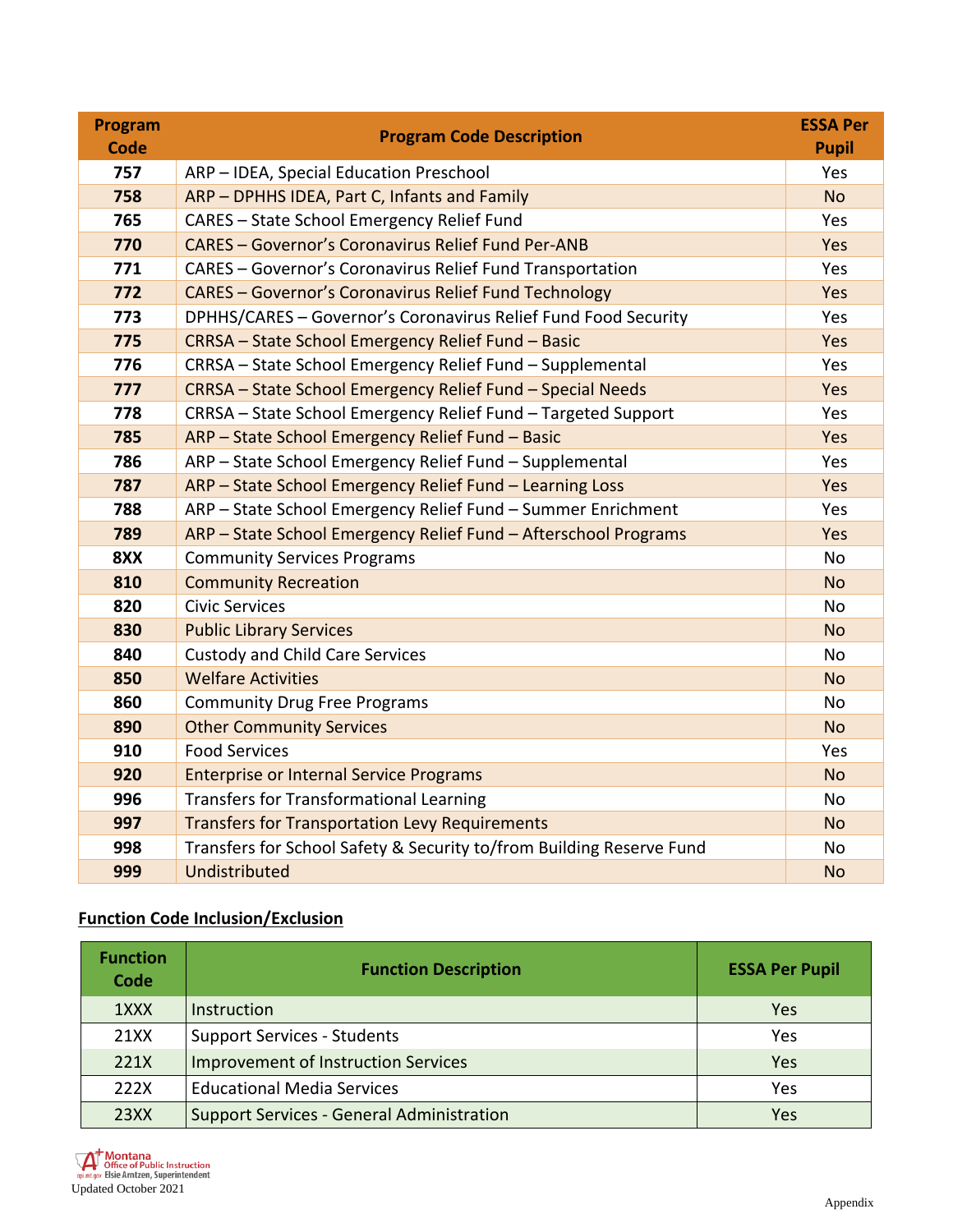| <b>Function</b><br>Code | <b>Function Description</b>                                      | <b>ESSA Per Pupil</b> |
|-------------------------|------------------------------------------------------------------|-----------------------|
| 24XX                    | Support Services - School Administration                         | Yes                   |
| 25XX                    | <b>Support Services - Business</b>                               | Yes                   |
| 258X                    | <b>Administrative Technology Services</b>                        | Yes                   |
| <b>26XX</b>             | <b>Operation and Maintenance of Plant Services</b>               | Yes                   |
| 27XX                    | <b>Student Transportation Services</b>                           | Yes                   |
| 3XXX                    | <b>Operation of Non-Educational Services</b>                     | <b>No</b>             |
| 31XX                    | <b>Food Services</b>                                             | Yes                   |
| 32XX                    | <b>Enterprise Services</b>                                       | <b>No</b>             |
| 33XX                    | <b>Community Services</b>                                        | No.                   |
| 34XX                    | Extracurricular - Activities (Exclude in Fund 84 Only)           | <b>Varies</b>         |
| 35XX                    | Extracurricular - Athletics (Exclude in Fund 84 Only)            | <b>Varies</b>         |
| 4XXX                    | <b>Facilities Acquisition and Construction Services</b>          | <b>No</b>             |
| 5XXX                    | Debt Service                                                     | No                    |
| 51XX                    | General Obligation Bonds, Special Assessments, SIDs and Interest | <b>No</b>             |
| 52XX                    | Capital Leases or Long-Term Notes with the Board of Investments  | No.                   |
| 53XX                    | <b>Interest on Registered Warrants</b>                           | <b>No</b>             |
| 61XX                    | <b>Operating Transfers to Other Funds</b>                        | No                    |
| 62XX                    | Resources Transferred to Other School Districts or Cooperatives  | <b>No</b>             |
| 63XX                    | <b>Refunding Bonds</b>                                           | No                    |
| 9999                    | Undistributed                                                    | No                    |

#### **Object Code Inclusion/Exclusion**

This list shows a roll-up list of object codes with *exceptions*. Any codes under the **BOLD** parent code (e.g. **1XX**) are included or excluded per the ESSA Per Pupil status of the parent code, unless they are listed below.

| <b>Object</b><br><b>Code</b> | <b>Object Code Description</b>                                    | <b>ESSA Per</b><br><b>Pupil</b> |
|------------------------------|-------------------------------------------------------------------|---------------------------------|
| 1XX                          | <b>Personal Services - Salaries</b>                               | <b>Yes</b>                      |
| 2XX                          | <b>Personal Services - Employee Benefits</b>                      | <b>Yes</b>                      |
| 261                          | Retiree Health Insurance/Post-Employment Benefits (separate fund) | No.                             |
| 3XX                          | <b>Purchased Professional and Technical Services</b>              | <b>Yes</b>                      |
| 4XX                          | <b>Purchased Property Services</b>                                | <b>Yes</b>                      |
| 5XX                          | <b>Other Purchased Services</b>                                   | <b>Yes</b>                      |
| $*561$                       | Tuition to Other School Districts Within the State                | <b>No</b>                       |
| $*562$                       | Tuition to Other School Districts Outside the State               | <b>No</b>                       |
| *563                         | <b>Educational Fees to Detention Facilities</b>                   | <b>No</b>                       |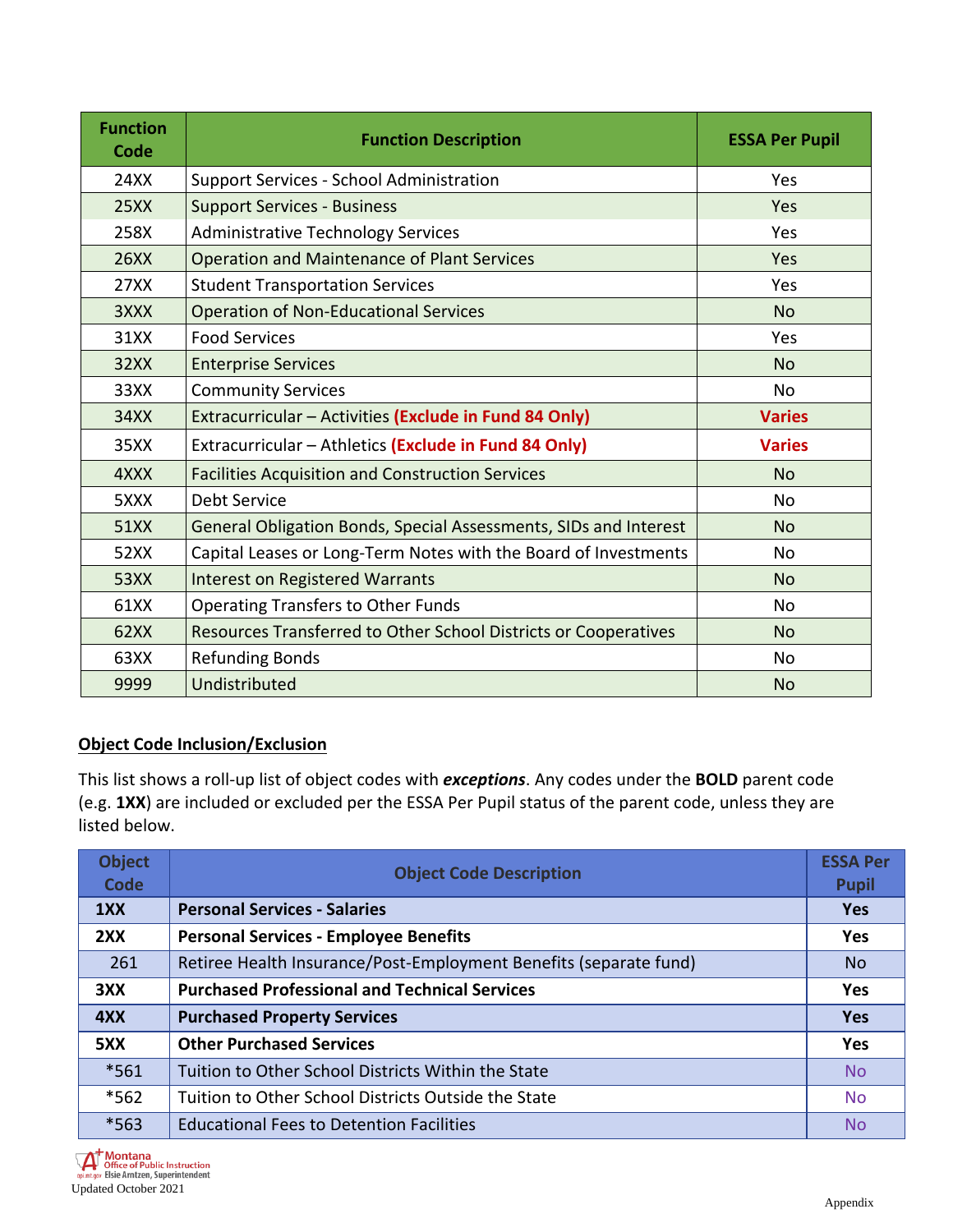| <b>Object</b><br><b>Code</b> | <b>Object Code Description</b>                                               | <b>ESSA Per</b><br><b>Pupil</b> |
|------------------------------|------------------------------------------------------------------------------|---------------------------------|
| *564                         | <b>Educational Fees to In-State Treatment Facilities</b>                     | <b>No</b>                       |
| 6XX                          | <b>Supplies and Materials</b>                                                | <b>Yes</b>                      |
| 7XX                          | <b>Property and Equipment Acquisition</b>                                    | <b>No</b>                       |
| 8XX                          | <b>Other Objects</b>                                                         | <b>Yes</b>                      |
| 810                          | Dues and Fees                                                                | Yes                             |
| 820                          | Judgments Against the School District                                        | <b>No</b>                       |
| 830                          | <b>Special Assessments</b>                                                   | No                              |
| 840                          | Principal on Debt                                                            | <b>No</b>                       |
| 850                          | Interest on Debt                                                             | N <sub>0</sub>                  |
| 860                          | <b>Agent Fees/Issuance Costs</b>                                             | <b>No</b>                       |
| 870                          | <b>Student Scholarships</b>                                                  | No                              |
| 880                          | <b>Other Vocational Education Related Costs</b>                              | Yes                             |
| 892                          | Material Prior Period Expenditure Adjustments                                | No                              |
| 9XX                          | <b>Other Uses of Funds - OPI USE ONLY</b>                                    | N/A                             |
| 910                          | <b>Operating Transfers to Other Funds</b>                                    | No                              |
| 911                          | Transfers for School Safety and Security to/from Building Reserve Fund       | <b>No</b>                       |
| 912                          | Transfers for the Building Reserve Permissive Subfund                        | No                              |
| 913                          | Transfers for Transportation Levy Requirements (expires FY 21)               | <b>No</b>                       |
| 920                          | Resources Transferred to Other School Districts or Cooperatives              | No                              |
| 930                          | Federal/State Grant Resources Transferred to Other Districts or Cooperatives | <b>No</b>                       |
| 940                          | <b>Indirect Costs</b>                                                        | No                              |
| 971                          | <b>Residual Equity Transfers Out</b>                                         | <b>No</b>                       |
| 999                          | Undistributed                                                                | No                              |

\*Note: Included in detailed expenditures reporting only. Please complete all detailed expenditures. If an overall category such as 5XX is reported in MAEFAIRS, but the detailed expenditures report is not completed and submitted for any 563 expenditures, the entire 5XX amount will be figured in the per pupil expenditure reporting. Any items reported in the 561, 562,563, and 564 accounts in the detailed expenditures screen will be removed from the ESSA calculation and excluded from the per pupil cost.